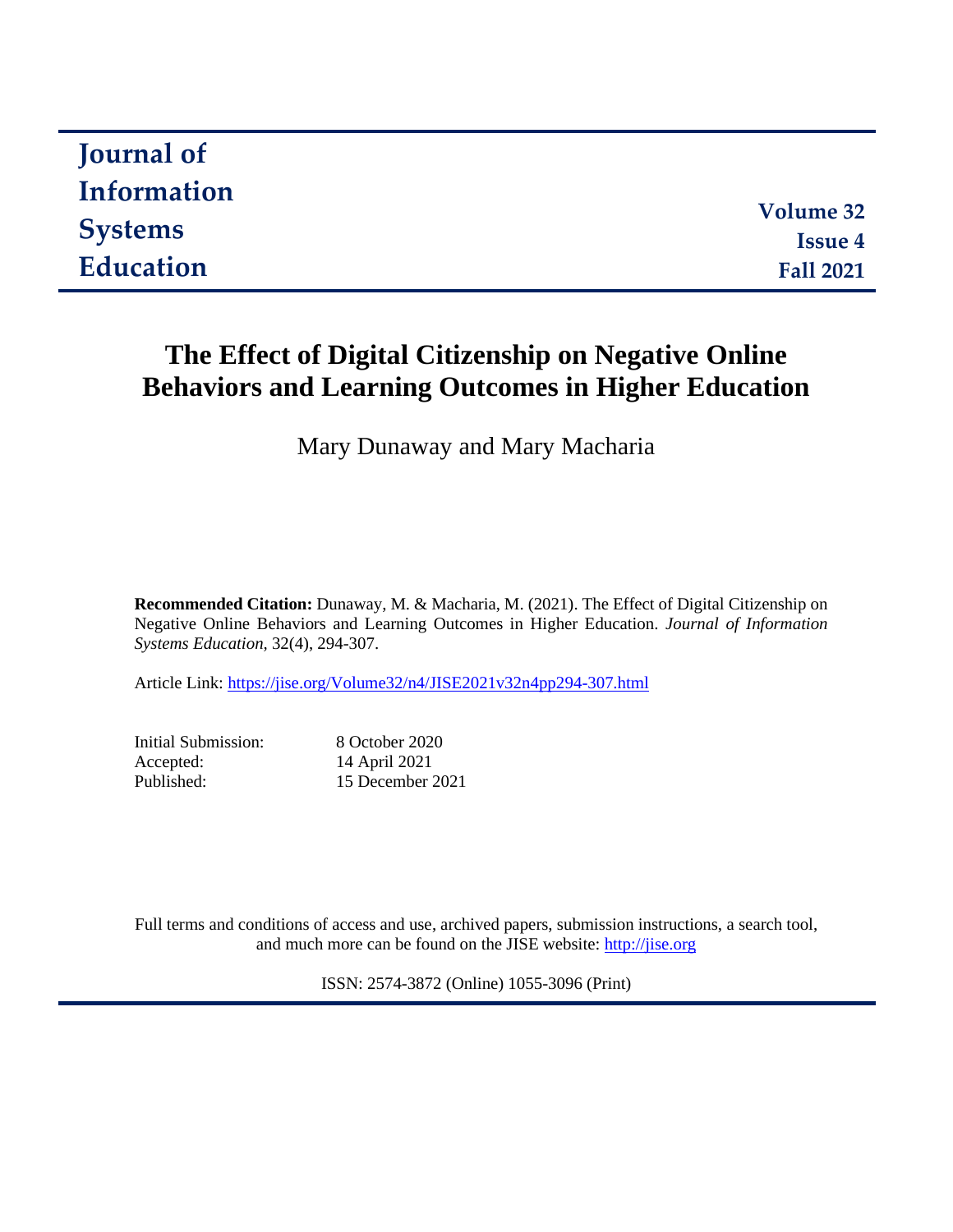# **The Effect of Digital Citizenship on Negative Online Behaviors and Learning Outcomes in Higher Education**

## **Mary Dunaway**

Department of Information Science and Systems Morgan State University Baltimore, MD 21251, USA [mary.dunaway@morgan.edu](mailto:mary.dunaway@morgan.edu)

**Mary Macharia** Department of Computer Management & Information Systems Southern Illinois University Edwardsville Edwardsville, IL 62026, USA [mmachar@siue.edu](mailto:mmachar@siue.edu)

#### **ABSTRACT**

With the increase in Internet use, there has been an upsurge in negative online behaviors (such as cyberbullying and online harassment) among college students. As a result of the negative online behaviors, many students may experience anxiety, depression, feelings of loneliness, and alienation, which ultimately can impact their well-being and interfere with their ability to learn. It is envisaged that extending *digital citizenship* behavior to educational settings will arrest, or at the very least help mitigate, the impact of these negative behaviors on student learning outcomes. Using data collected from 184 university students, results show that perceived learning outcomes indirectly impact the relationship between digital citizenship and cyberbullying behaviors.

**Keywords**: Digital citizenship, Cyberbullying, Higher education, Online engagement, College students, Learning goals & outcomes

#### **1. INTRODUCTION**

Due to their Internet activity, especially on social media, it is popular to assume that college students are tech-savvy and, thus, versant and responsible within the online environment. Subsequently, parents, educators, and other stakeholders often do not make much effort to engage with them in training and education, or at the very least, in conversations and discussions on appropriate Internet behavior. Within online contexts, Internet users are often exposed to negative online behavior, such as cyberbullying and online harassment, which is facilitated by the ubiquity and accessibility of the Internet (McCosker & Johns, 2014). In particular, young people and college students are especially vulnerable to Internet bullying, harassment, and other high-risk behaviors (Chisholm, 2014; Luker & Curchack, 2017; Washington, 2015; Watts et al., 2017). Pew Research Center reports that 48% of younger adults aged between 18 and 29 have been targeted online with more severe behaviors than 32% of those aged 30 to 49 and 12% of those 50 and older (Vogels, 2021). Moreover, cyberbullying and online harassment have been shown to cause a decline in academic performance, lead to increased absences and truancy, and interfere with educational and learning processes (Hargittai, 2013; Kahn & Liñares-Zegarra, 2016; Luker & Curchack, 2017; Tokunaga, 2010).

Negative online behaviors threaten society as a whole because they sometimes traverse offline settings leading to severe consequences. For example, researchers believe that bullying and harassment on social media have primarily been responsible for increasing cases of loneliness, alienation, emotional distress, depression, and suicide among young people (Chisholm, 2014; Curtin & Heron, 2019; Rosenberg, 2019). These and other such distressing outcomes demonstrate the need to understand the link between moral and ethical norms of appropriate online behavior, cyberbullying, and the impact on learning in higher education nationally and globally (Blaya et al., 2018; Faucher et al., 2014; Ndiege & Kanyi, 2018; Washington, 2015; Xu et al., 2019).

Norms of appropriate online behavior and positive engagement on the Internet point to *digital citizenship*, a concept which arises from the notions of "traditional" citizenship, which entails being a legal member of a social, political, or national community, and comes with rights and responsibilities (Caves, 2004; Choi, 2016). Prior research shows that when individuals have a sense of citizenship, belonging, or community, their behavior tends to reflect moral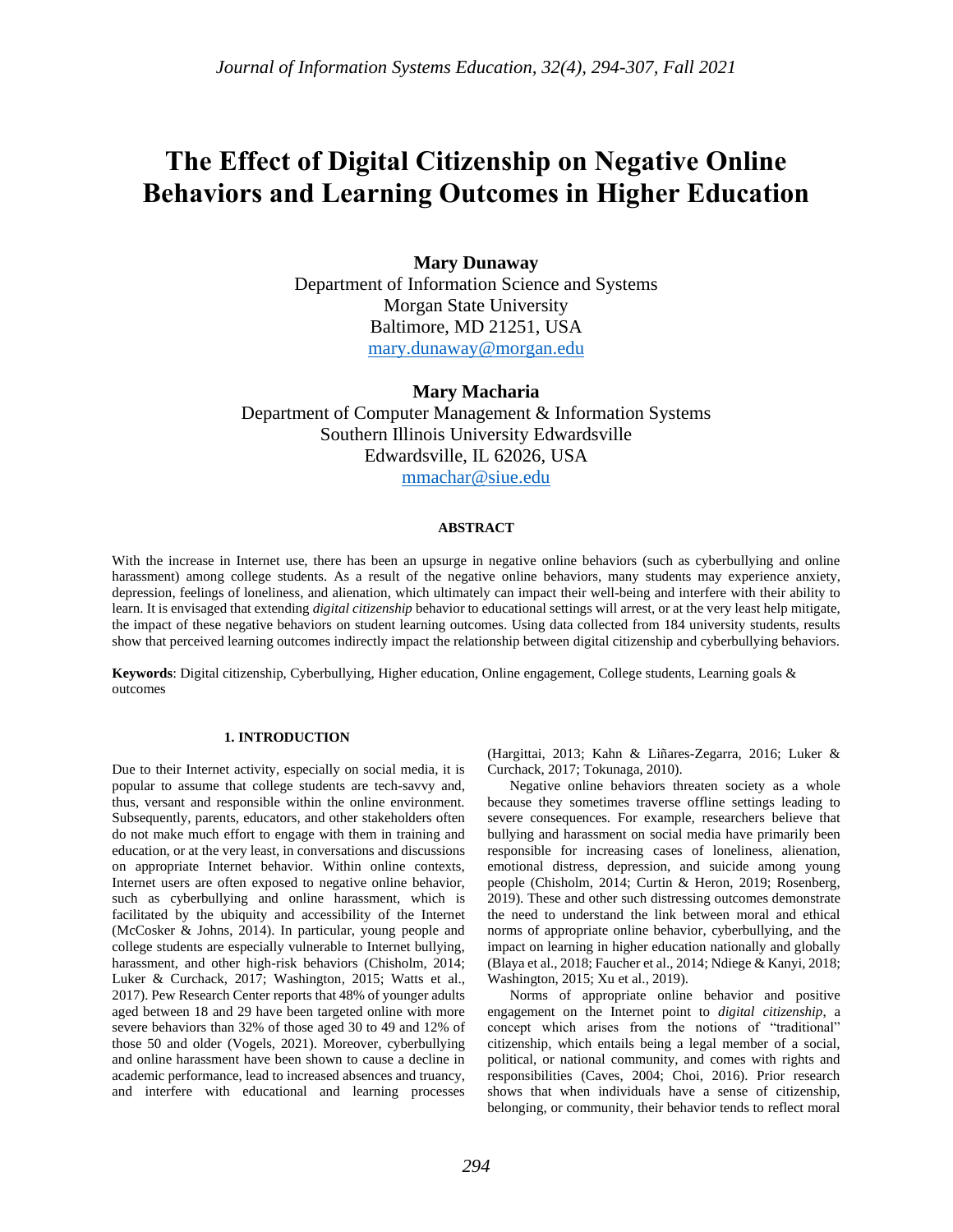or ethical codes of practice (Meyer-Bisch, 1995). In that regard, and by extension, a good citizen embodies such qualities as obeying laws and regulations, voting, and paying taxes, similar to digital citizenship in an online context (Choi, 2016).

Mossberger et al.'s (2007) seminal work conceptualized digital citizenship as an online-enabled ability to participate in society as democratic citizens; and a digital citizen as "one who uses the Internet regularly and effectively" perhaps to obtain political information or support civic causes. However, it is well known that individuals engage online in more superficial ways, such as participating in online games, visiting popular culture websites, or connecting with others on social media platforms (Choi, 2016). Thus, many researchers have viewed digital citizenship beyond civic engagement, no matter the type of an individual's online activity. By so doing, it is hoped they will be propelled toward more positive, safe, responsible online engagement and away from negative, harmful interactions. Indeed, more extant research on the concept of digital citizenship (e.g., Atif & Chou, 2018; Choi, 2016) has recognized the important dimensions of "ethics" in online spaces, whereby people interact on the Internet in a safe, responsible, and ethical manner. It is this notion of online civility that propelled some of the earlier work to define digital citizenship as the "norms" of behavior in the context of using technology, with references to concepts such as "etiquette" and "responsibility" (e.g., Ribble et al., 2004). Therefore, we define digital citizenship as *the norms of appropriate, responsible behavior, including critical thinking and making ethical choices while using the Internet* (Atif & Chou, 2018; Choi, 2016; Mossberger et al., 2007; Ribble et al., 2004).

Much of the prior research on digital citizenship has focused on defining digital citizenship to describe the dimensions that comprise digital citizenship through the development of a digital citizenship scale and examining the relationship between the constructs that encompass digital citizenship (e.g., Cheng & Chau, 2016; Choi, 2016; Choi et al., 2017). A possible reason for this is that the concept is complex and encapsulates such diverse dimensions that scholars have struggled to come to a consensus on what it means (Atif & Chou, 2018). While much of the work has framed digital citizen as a social justice concept aimed at encouraging active civic engagement (e.g., Heath, 2018; Mossberger, 2008; Mossberger et al., 2007), other researchers have used a digital literacy focus, viewing it as a way to teach Internet safety and responsibility (e.g., Choi 2016).

Despite the research done on digital citizenship, negative online behavior remains a problem on the increase, which points to the need for more work to be done, especially with respect to understanding the interplay between digital citizenship behavior and negative online behavior and learning outcomes. Several studies have proposed that digital citizenship is important in higher education settings (Al-Zahrani, 2015; Kim & Choi, 2018; Pedersen et al., 2018); however, research on this phenomenon is scant. Thus, the purpose of this study is to empirically examine the impact of student digital citizenship behaviors on learning outcomes and negative online behaviors to advance support of the need for digital citizenship pedagogy in higher education. Therefore, our main research questions address the following: (1) *What are the impacts of digital citizenship behavior on negative online behavior and on learning outcomes?* (2) *Does perceived learning outcomes change the relationship between digital citizenship and*  *negative behaviors*? and (3) *What are the salient digital citizenship behaviors among students in higher education?*

The goal of including digital citizenship in higher education curriculum is behavior modification. In our study, we leverage Social Learning Theory (SLT) to explain digital citizenship behavior because of its emphasis on learning and its ability to modify behavior. Through various means of associated learning, it is possible to learn new behaviors, values, and attitudes. We argue that digital citizenship behavior can be learned and thereby help to modify or replace unacceptable risky online behavior with positive interactions and engagement. Thus, digital citizenship has potential to reduce cyberbullying behavior and positively impact learning outcomes.

The results of this study will enrich our understanding of the interplay between digital citizenship behaviors and learning outcomes on cyberbullying behaviors in higher education. We hope to uncover ways to anticipate and moderate negative online behaviors through student learning to strengthen digital citizenship behavior. At the same time, because IS educators share some responsibility in preparing students to be aware of potential risks and threats that lurk online (McLoughlin & Alam, 2014; Pawlowski & Jung, 2015), we hope our research contributes to research in IS pedagogy by providing a starting point for directing students toward positive online interactions.

#### **2. BACKGROUND LITERATURE: DIGITAL CITIZENSHIP**

Based on Mossberger et al.'s (2007) definition of digital citizenship and combining it with extant literature on online participation, online civility, and responsible, ethical engagement (specifically, Atif & Chou, 2018; Choi, 2016; Ribble et al., 2004), we define digital citizenship as the norms of appropriate, responsible behavior, including critical thinking and making ethical choices while using the Internet. It follows then that a digital citizen is an individual who is aware of the opportunities and benefits of online platforms and who exercises ethical values online and encourages and promotes appropriate responsible behavior while engaging with others online (Çubukçu & Çubukçu, 2017). Digital citizenship extends traditional citizenship notions—which refer to being a legal member of a social, political, or national community with the rights and responsibilities accorded to them—onto an online context (Caves, 2004; Choi, 2016).

The concept of digital citizenship is based on three schemas that enable us to understand how digital citizenship behaviors operate: (1) Feenberg's (1991) critical approach: the idea that individuals control behavioral trajectories offered by new technologies, such as the Internet; (2) Castell's (1996) civic citizenship in the space of flows: the understanding that the Internet has provided increased abilities to network within new contexts and more ways in which information flows within these spaces; and (3) the choice availability approach: the focus on the possibility of users to move easily within online spaces and the abilities which allow them to do so (e.g., Choi et al., 2017). These theoretical frameworks derive five digital citizenship constructs, namely an individual's involvement with *Internet Political Activism*, their *Critical Perspective*, their *Local/Global Awareness* of issues, their *Technical Skills*, and their *Networking Agency*.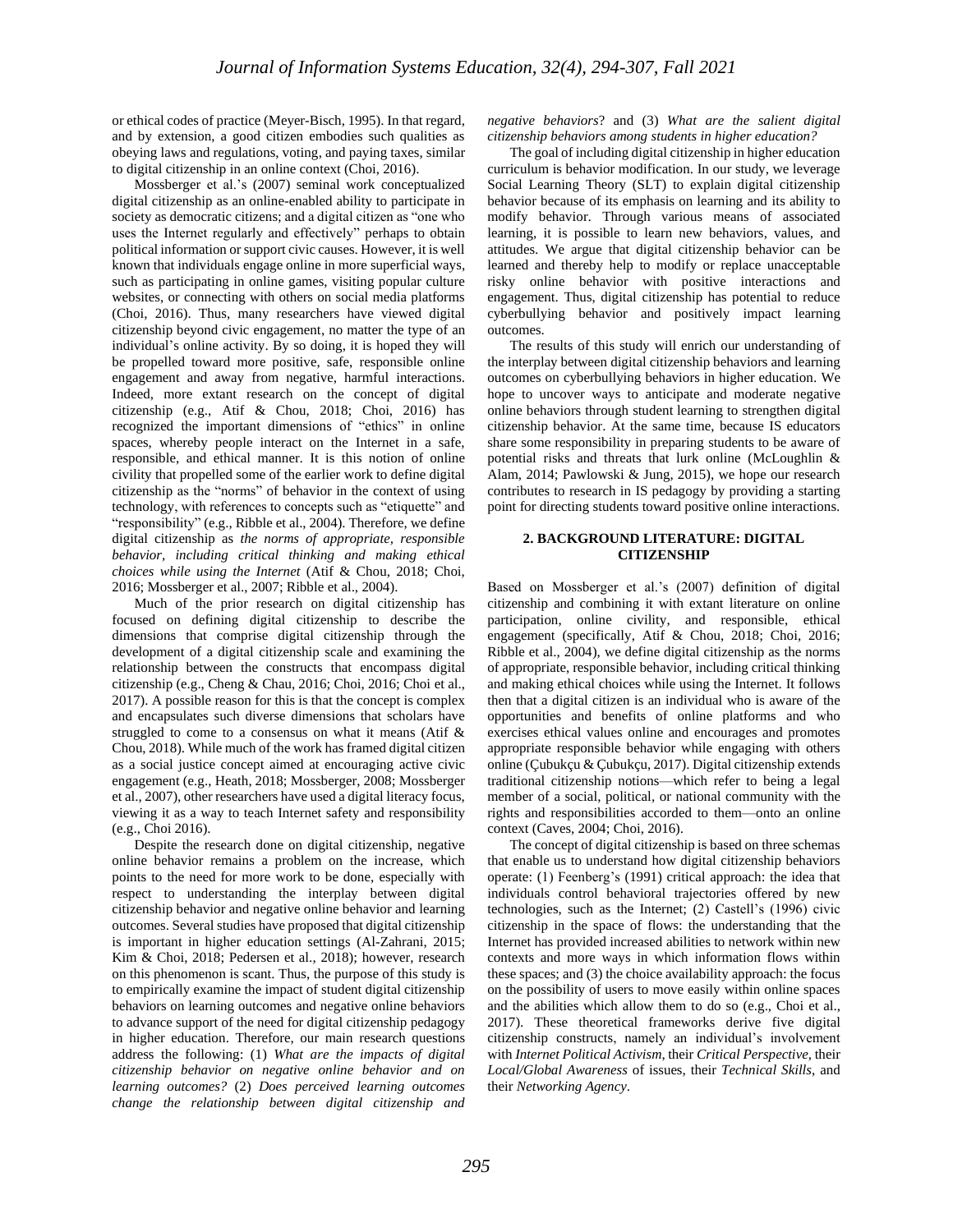Per Castells' (1996) and Feenberg's (1991) arguments, the Internet provides new contexts and spaces within which individuals can network, collaborate, and share ideas and information. Within these spaces, individuals can be manipulated towards more participatory expression and critique of traditional systems. Thus, an individual's *Internet Political* A*ctivism*—defined as action-oriented and transformationdriven actions within online communities—can be formed and nurtured as individuals exchange ideas on issues that concern them (Xu et al., 2019).

Similarly, an individual's *Critical Perspective*—views on issues of macro contexts (i.e., those at the historical, social, and political level), power, relevance, and culture—can be influenced by these interactions and cause an individual to rethink their online participation (Halualani et al., 2009; Xu et al., 2019). Furthermore, by engaging and interacting with others online, and by participating in online discussions within online communities, an individual's *Local/Global Awareness—*or their ethical consumption of information deals with local and global issues—can be activated, especially once they learn how to search, organize and differentiate this information for themselves (Choi et al., 2017; Xu et al., 2019). Therefore, the higher the levels of Internet political activism, critical perspective, and local/global awareness, the more individuals will exhibit digital citizenship qualities.

*Technical skills* are those capabilities that allow one to use a tool competently. Therefore, in an online environment, they refer to those abilities that enable an individual to navigate the Internet skillfully. When viewed as a tool, the Internet has many potential uses and benefits; and therefore, as with any tool, proficiency is determined by the skill level and the type and quality of prior (Internet-based) experience (Glassman, 2013). Extrapolating from the arguments behind Castells' (1996) civic citizenship in the space of flows and the choice availability approach, the capacity to practice digital citizenship depends on an individual's abilities to navigate the Internet (Glassman & Kang, 2016). It is envisaged that the more proficient one's technical skills, the better they will be at practicing digital citizenship behavior.

*Networking Agency* refers to higher media literacy levels and more advanced choice availability abilities and includes generating content and collaborating with others in online communities (Glassman & Kang, 2016; Xu et al., 2019). Within these online communities, the skills required include not only: (1) the basic technical skills that allow users to move easily within online spaces *but also*, (2) individual and psychological abilities (such as the cognitive-intellectual abilities required to analyze and interpret information), as well as, (3) the sociocommunicative skills to network with others (Choi et al., 2017). Technical skills and online proficiency as evidenced by an ability to effectively interact with Internet-based applications (Wells et al., 2003) do not necessarily translate into an ability to develop new understanding, communicate effectively with others or even distinguish between negative and positive online engagement (Apps, 2015). However, students can be trained on appropriate online engagement, such as that which comes from applying and practicing digital citizenship.

#### **3. THEORY DEVELOPMENT: SOCIAL LEANING THEORY**

According to psychology literature, intelligent behavior is the product of associated learning, known as psychological behaviorism. Behaviorism explains that when a stimulus is provided to induce behavior, an association—which can be positive or negative—is made in the learner's mind, and consequently, learning occurs (Stevens-Fullbrook, 2019). For instance, an individual who has had a bad experience with dogs may learn to fear all dogs. Alternately, an individual wishing to discontinue an addiction could learn to make a negative association with the addiction trigger (i.e., Pavlov's conditioning; Stevens-Fullbrook, 2019). Also, learning by conditioning takes place via a system of rewards and punishments, where an individual learns by making an association between a particular behavior and reward (e.g., a child learning to associate completing homework with being allowed to watch television) or with punishment (e.g., a child learning to associate fighting in school with suspension; Skinner, 2019).

Social Learning Theory (SLT), which stems from Albert Bandura's work in the 1960s, builds upon and combines these ideas on behaviorism and conditioning with the notion of reinforcement to explain how learning occurs. Reinforcement happens when a behavior is rewarded and can be either positive (e.g., receiving gifts for particular behavior) or negative (e.g., getting punished for actions), internal (e.g., feeling happy from personal actions), external (e.g., receiving approval from others), or vicarious, when it occurs by observing another individual being rewarded or punished (McLeod, 2016). SLT provides a foundation to explain why people engage or do not engage in criminal, delinquent, or deviant behavior (Akers, 1985; Akers & Jennings, 2009; Akers & Sellers, 2013). People can learn new behaviors, values, and attitudes by observing and imitating others. Similarly, individuals observing and imitating positive role models learn positive behaviors or individuals associating with deviant peers learn deviant behaviors. Thus, with its arguments on behaviorism, conditioning, and reinforcement, social learning theory provides a theoretical foundation to explain how college students can learn the norms and values of digital citizenship.

#### **4. RESEARCH MODEL AND HYPOTHESES DEVELOPMENT**

#### **4.1 Digital Citizenship**

The dimensions of digital citizenship behaviors are *Technical Skills* (TS) or the instrumental and technical competencies needed for using the Internet; *Local/Global Awareness* (LGA), or the ability to search and obtain information at the local and global level, and the ability to participate on the Internet; *Internet Political Activism* (IPA), or engaging in political actions; a *Critical Perspective* (CP), which means critically thinking about issues of injustice, bias, and power structure on the Internet; and *Networking Agency* (NA), or being involved with Internet communities through commenting, co-operating and online collaboration.

#### **4.2 Perceived Learning Outcomes**

Learning outcomes are defined as what a student is expected to know, understand, and/or demonstrate at the end of the learning process (ECTS, 2005). Learning outcomes are comprised of: (1) subject-specific outcomes, relating to the given or taught content, (2) personal outcomes, celebrating student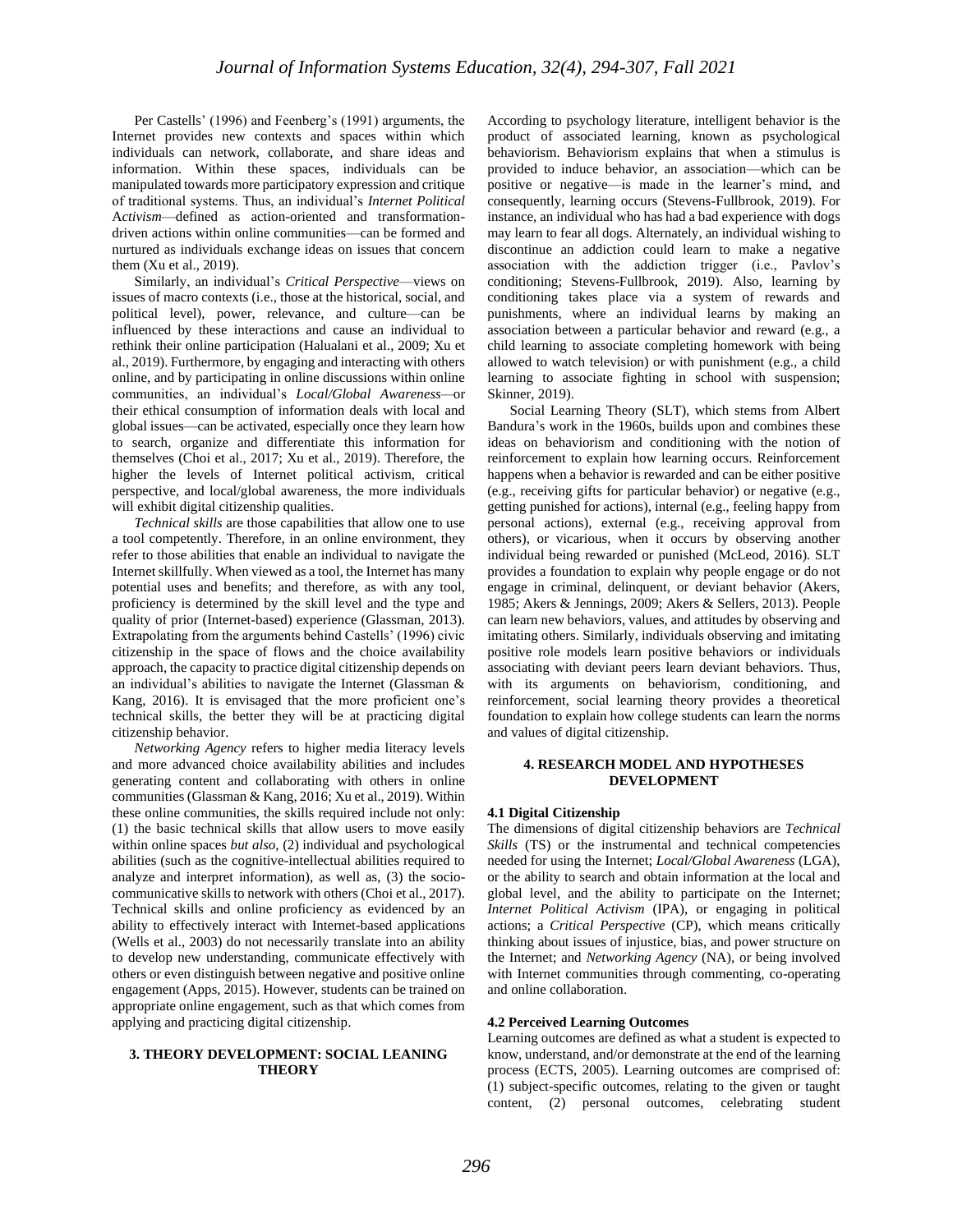achievement (which includes and transcends subject-specific goals), and (3) generic academic outcomes, involving a balance of knowledge, skills, creative thought and motivation (Allan, 1996). Subject-specific outcomes are cognitive and measured by formal assessments and credits as designed in the curriculum, while personal and generic academic outcomes are more behavioral. Furthermore, personal and generic academic outcomes are transferrable in the sense that the student acquires core skills in some areas of competence and contexts (e.g., problem-solving, communication skills, numeracy, personal effectiveness, IT skills) that can be generalized or transferred to other contexts which employ the same skills (Allan, 1996).

In general, the cognitive outcomes (i.e., the subject-specific outcomes) can be positively influenced by digital citizenship. These outcomes can transpire when students are not distracted by the psychological consequences—such as anger and fear from both cyberbullying perpetration and victimization (Watts et al., 2017). At the same time, the behavioral outcomes (i.e., the personal and generic academic outcomes) align with the positive online engagement that digital citizenship seeks to encourage. Thus, when students are trained on and encouraged to have positive engagement online, it is expected that they will achieve high learning outcomes through conditioning and positive reinforcement. Furthermore, the proposed positive impact of digital citizenship on high learning outcomes implies that there will be a reduced likelihood of cyberbullying and other negative online behaviors. Subsequently, we propose that digital citizenship behaviors will have a positive impact on perceived learning outcomes. Thus, we hypothesize:

*H1: Digital citizenship positively impacts perceived learning outcomes in higher education settings.*

#### **4.3 Cyberbullying Perpetration**

With the ubiquity of the Internet and its increased use worldwide, there has been an increase in aggressive and negative online behavior, representing less than desirable citizenship behavior (McCosker & Johns, 2014). Prior research on negative online behaviors primarily focused on cyberbullying (a term used to refer to aggressive online behavior involving an imbalance of power and strength, performed repeatedly with the intent of harming, embarrassing, or damaging the other individual), especially among adolescents and students (Jameson, 2008; Watts et al., 2017). However, "cyberbullying" only covers a segment of types of negative engagement that occur online. More extant research reveals that negative online behavior can take various forms, some more extreme or aggressive than others, including cyberbullying, cyber harassment, revenge porn, online vitriol, death, and rape threats. In contrast, other types, such as the nondeviant forms of trolling, are viewed as being on the less severe end of the spectrum (Cruz et al., 2018; Fichman & Sanfilippo, 2016; Phillips, 2015). Research on cyberbullying and online harassment also reveals that there is a sub-genre of this type of behavior that focuses on online sexual harassment including, non-consensual sharing and distribution of sexual images, revenge porn, and cyberstalking—behaviors which tend to be gendered and mainly aimed at women, girls and gender minorities (Fox & Tang, 2017; Gardiner, 2018).

The Internet possesses certain features that particularly enable these types of negative online behavior so that face-toface interactions do not (Suler, 2004). For instance, some social media platforms allow an individual to interact anonymously; meanwhile, online anonymity has been shown to encourage disinhibition, a sense of impunity, a loss of self-awareness, and a likelihood of acting upon normally inhibited impulses (Hardarker, 2010, 2013; Sia et al., 2002). In turn, these allowances motivate cyberbullying and cyber harassment behavior because the perpetrator is aware that there are few or no consequences for their actions.

A review of the literature reveals an abundance of studies on negative online behavior, especially in the realm of cyberbullying and online harassment. In addition, cyberbullying scholars have proposed interventions to combat such behavior, including parental monitoring and restricted Internet use (e.g., Bleakley et al., 2016). Despite proposed offline and online interventions, they often fall short of expectation. There remains a need to do more about the prevention of cyberbullying and support for cyberbullying victims (Bonanno & Hymel, 2013). Cyberbullying victims often suffer from poor academic performance, experience anger, and psychological consequences when cyberbullying is not addressed. They sometimes become cyberbullies themselves (Watts et al., 2017).

Although much of the prior cyberbullying research focuses on school-age children and adolescents, more extant research reveals that cyberbullying also occurs in institutions of higher learning. [We note that cyberbulling in higher education is experienced by students, instructors and faculty (Minor et al., 2013), however in our study we focused only on college students as we were interested in its impact on learning outcomes]. Evidence shows that school bullying continues into the university as students who bullied their fellow students in high school also bully their fellow college mates and that those who had been victimized in high school report that they are subject to bullying while they are in college (Yubero et al., 2017). A more significant concern with college students is that they tend to bring their attitudes towards cyberbullying behavior and victimization into the workplace (Watts et al., 2017).

Students are often subject to less parental supervision of Internet use and greater access to digital and social media with entry into colleges and universities. Thus, there are high possibilities for cyberbullying and victimization behaviors (Yubero et al., 2017). Further, many young people leaving the protection and familiarity of home and family to attend a college may experience euphoria at the idea of independence, but at times, also loneliness and social isolation. These feelings of loneliness may cause some to turn to the Internet for more extended periods to avoid isolation, further increasing the chances of being cyberbullied (Yubero et al., 2017). To compound this, research shows that students often do not believe that institutions can do anything to prevent or intervene in cyberbullying situations, especially if the perpetrator is "hidden" behind the Internet's anonymity; thus, the victims feel helpless (Baldasare et al., 2012). In many cases, students are not even aware that there are legal consequences associated with cyberbullying (Paullet & Pinchot, 2014). To add to this, cyberbullying is difficult is to detect or prove, and many institutions do not have a specific university policy to address it (Baldasare et al., 2012).

However, highlighting to learners actual cases of individuals who have been caught and have received some form of punishment and consequences for their actions (i.e., learning by conditioning) could be a very effective tool for teaching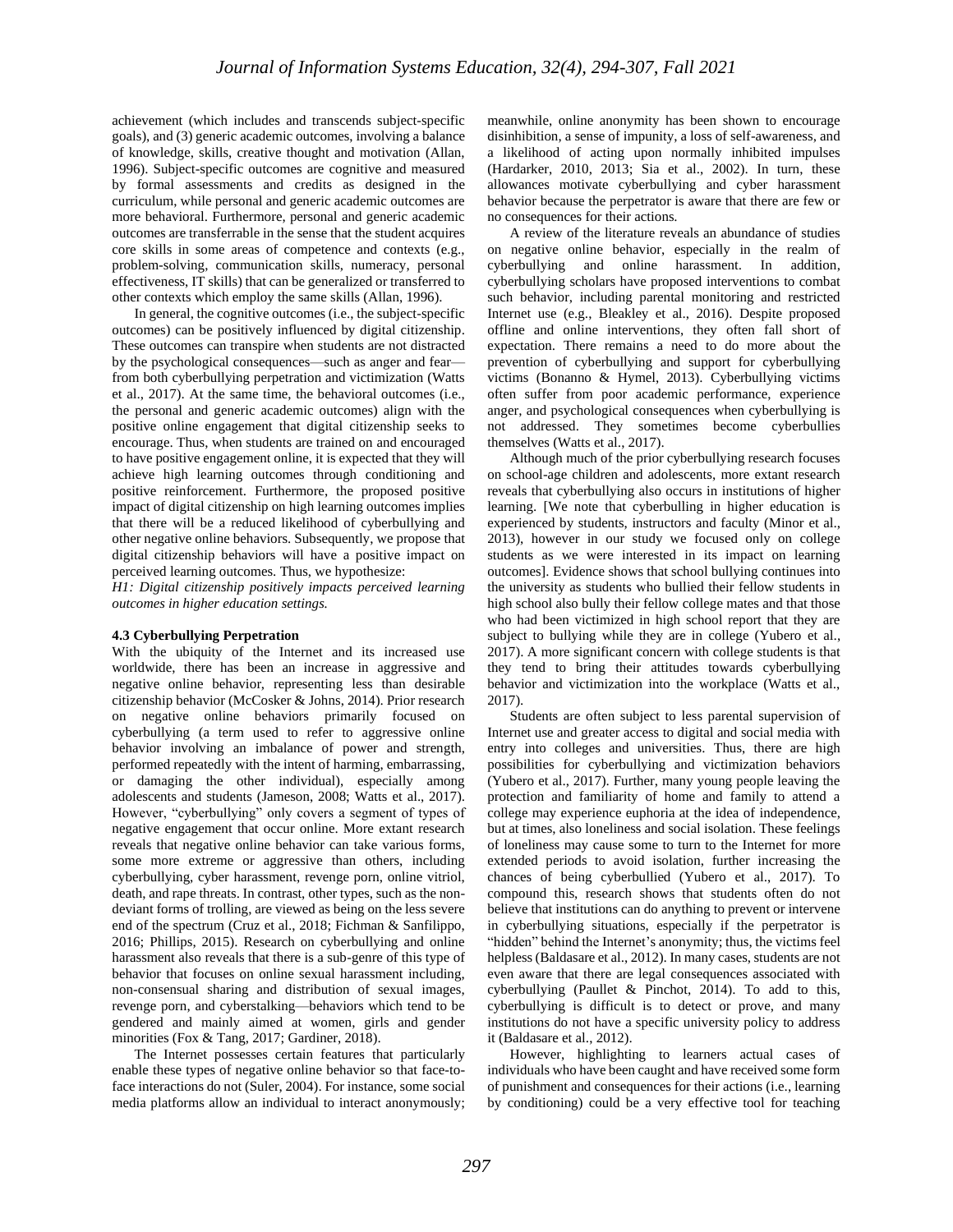

**Figure 1. Research Model**

digital citizenship behaviors. At the same time, exposing them to real-life situations in which individuals have gained or been rewarded for positive online engagement (i.e., positive reinforcement) could help with directing them towards ethical and moral norms of online interactions and adopting digital citizenship behaviors. Thus, digital citizenship behaviors can reduce the effects of cyberbullying and other negative online behaviors. Therefore, we have our second (H2) and third hypotheses (H3).

*H2: Digital citizenship influences cyberbullying behavior in higher education settings.*

*H3: Perceived learning outcomes influences cyberbullying behavior in higher education settings.*

Figure 1 shows the proposed hypothesized relationships in the research model.

#### **5. RESEARCH METHODOLOGY**

#### **5.1 Survey Administration and Data Collection**

To test our hypotheses, we conducted an online survey administered to college students in a mid-sized university in the Midwest United States during the Fall 2019 semester. The survey instrument was developed using scales that have previously been developed, validated, and published in IS literature (the Appendix shows the validated scales). Students were informed of the study purpose and asked to provide their responses to their Internet experiences and the Management Information Systems (MIS) course they were currently enrolled. Participation was voluntary. They were also asked questions regarding the digital citizenship dimensions, their weekly web usage, perceived learning outcomes, and perceptions and experiences with cyberbullying behavior. The data was collected over two months, and responses were anonymized using the Qualtrics platform. Each IS faculty designated extra credit points that students could receive for participating in the research study.

#### **5.2 Participants**

The sample comprised IS students from a mid-sized university in the Midwest United States. All students were primarily undergraduate students enrolled in MIS courses, which aimed at presenting IS principles and expanding their understanding of IT systems required to support business processes as applied in the various business functions (e.g., Accounting, Human Resources, Economics, Management). The students were enrolled across three MIS courses: Information Systems for Business, Structured Systems Analysis, and Computer Concepts and Applications.

There were 184 participants consisting of 173 undergraduate (94%) and 11 graduate students (6%) at a large Midwest university. Based on Tapscott's (2009) definition of net generation, most participants are first-generation users in the digital age. The mean age of the subjects was 22 years, with the range being 18 to 55 years. There were 106 males (57.6%) and 77 females (41.8%), with 1 unidentified as other (see Table 1). The racial composition of the sample was: 137 Whites (74.4%), 25 Asian (13.5%), 9 Blacks (4.89%), 10 Hispanics (5.43%), and 3 other (1.6%) (see Table 2). The participants were primarily majoring in disciplines within the School of Business (160, 90%) or other university disciplines (24, 10%). The majority of students reported using the Internet weekly for more than 14 hours.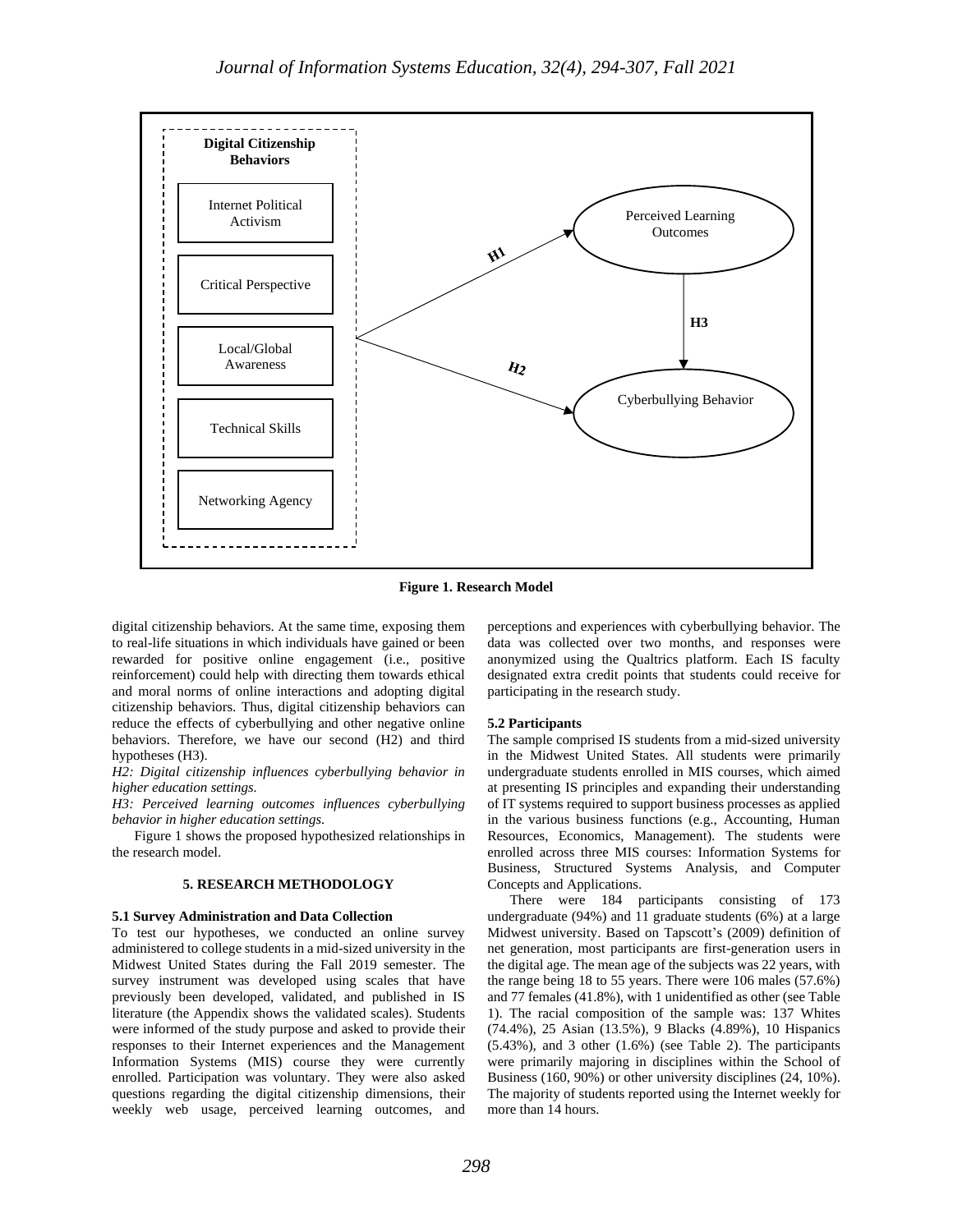| Variable      |           |           | Weekly Web Usage |            |                  |       |
|---------------|-----------|-----------|------------------|------------|------------------|-------|
|               |           | $0-3$ hrs | $4-7$ hrs        | $8-13$ hrs | More than 14 hrs | Total |
| Age           | 18-20     |           | 11               | 16         | 24               | 52    |
|               | 21-25     |           | 15               | 43         | 47               | 107   |
|               | $26 - 30$ | $\theta$  | 3                | 7          | 8                | 18    |
|               | $31 - 55$ | $\theta$  |                  | 3          |                  |       |
| College Level | Freshman  |           |                  | 9          | 6                | 23    |
|               | Sophomore | $\Omega$  | 3                | 2          | 8                | 13    |
|               | Junior    | 2         |                  | 18         | 23               | 50    |
|               | Senior    | 0         | 13               | 36         | 38               | 87    |
|               | Master's  |           | 0                | 4          |                  | 11    |

**Table 1. Participant Web Usage Profile**

| Race   | White       | Asian      | Black $/$<br>African | Hispanic  | Other      | Total # of<br>Participants |
|--------|-------------|------------|----------------------|-----------|------------|----------------------------|
| Gender |             |            | American             |           |            |                            |
| Female | 56          |            |                      |           |            | 77 (41.8%)                 |
| Male   | 80          |            |                      |           |            | 106(57.6%)                 |
| Other  |             |            |                      |           |            | $1(0.5\%)$                 |
|        | 137 (74.4%) | 25 (13.5%) | 9(4.89%)             | 10(5.43%) | $3(1.6\%)$ | 184                        |

**Table 2. Participant Demographic Profile**

#### **5.3 Measures**

All constructs included in this study were operationalized using scales that have been validated and have demonstrated good psychometric properties in disparate studies (see the Appendix). The survey items were measured at the individual level. Four dimensions characterize the digital citizenship construct: Ethics, Media and Information Literacy, Participation/Engagement, and Critical Resistance (Choi et al., 2017). The four dimensions (Ethics, Media and Information Literacy, Participation/Engagement, and Critical Resistance) are measured as five constructs operationalized as a secondorder construct. Higher-order modeling involves summarizing the first-order constructs into a single multidimensional construct (Hair et al., 2017). First-order constructs capture a single-level of abstraction. Certain instances of complex research can be operationalized at higher levels of abstraction to capture more concrete attributes of the observed behavior. Thus, the lower-order construct attributes form the higher-order construct. This process can be extended to any number of layers resulting, in third, fourth, etc. models; most researchers restrict their modeling to two layers (i.e., second-order models). Digital Citizenship consists of these five constructs: (a) Internet Political Activism (IPA), (b) Technical Skills (TS), (c) Local/Global Awareness (LGA), (d) Critical Perspective (CP), and (e) Networking Agency (NA) comprising digital citizenship. A 7-point Likert scale ranging from 1 (strongly disagree) to 7 (strongly agree) was used. Figure 2 shows each Digital citizenship dimension average score based on the participant responses.

Four items are used to measure Perceived *Learning*  outcomes. A 5-point Likert scale ranging from 1 (strongly disagree) to 5 (strongly agree) was used. Learning outcomes are measured with direct and indirect assessment methods. Rajkumar et al. (2011, p. 538) described these measures as: "direct measures involve a systematic and objective examination of actual student products to determine the extent to which the students are able to do what the program's studentlearning outcomes state they should be able to do" and "indirect assessment measures perceptions of students' abilities." Selfassessment is the most popular method in indirect assessments. This self-assessment measure reported is characterized as perceived learning outcomes. The perceived learning outcomes are often gathered via methods such as surveys and interviews, among others, and can be useful in research (Rajkumar et al., 2011).

Negative Online Behavior is measured as cyberbullying perpetration. Cyberbullying perpetration was measured using a 3-item scale adapted from Ybarra et al. (2007). Students were asked to rate their frequency of cyberbullying perpetration behavior in the last 12 months from 1 (not at all) to 7 (very frequently).

Variance inflation factor (VIF) is used to test for multicollinearity. A VIF value of 5 and higher can indicate a potential problem (Hair et al., 2011). VIF values for the formative indicators ranged from 1.2 to 5.2. Two indicators VIF (CBP2-5.1 and CP3- 5.5) values were above the 3.0 threshold, and it is acceptable if it is less than 10 (Hair et al., 1995). All other indicator VIF values were below the threshold of 3.3 (Petter et al., 2007) indicated multicollinearity is not a major issue.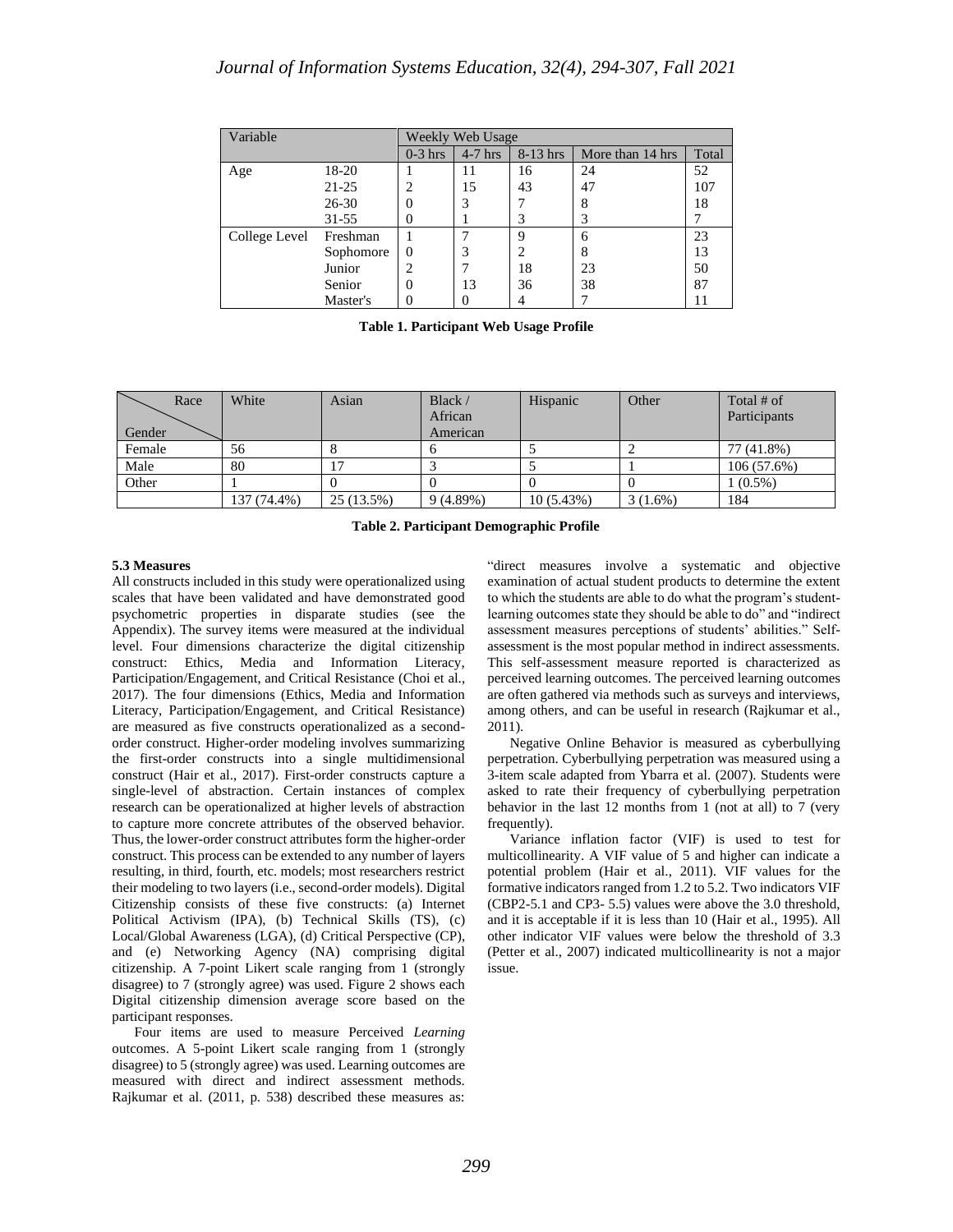

**Figure 2. Digital Citizenship Response Average Score**

#### **6. RESULTS AND DISCUSSION**

#### **6.1 Measurement Reliability and Validity**

The results from testing the measurement and structural model using PLS-SEM (Partial Least Squares-Structural Equation Modeling) are presented next. PLS-SEM is deemed appropriate for the study because of the existence of a second-order formative construct (Ringle et al., 2015). Digital citizenship was measured as a second-order construct to achieve a higher-level of abstraction to show a more concrete view of

the lower-order subdimensions. (Sarstedt et al., 2011). Higher-order constructs also have several advantageous features. For instance, a higher-order construct creates a parsimonious path model (Edwards, 2001; Johnson et al., 2012; Polites et al., 2012). Higher-order constructs also provide a means for reducing collinearity among formative indicators by rearranging the indicators across different concrete subdimensions of the abstract construct (Hair et al., 2018).

| Latent Variables                  | CR   | <b>AVE</b> | Cronbach Alpha |
|-----------------------------------|------|------------|----------------|
| Technical Skills (TS)             | 0.85 | 0.65       | 0.73           |
| Local/Global Awareness (LGA)      | 0.91 | 0.85       | 0.82           |
| Internet Political Activism (IPA) | 0.90 | 0.89       | 0.88           |
| Critical Perspective (CP)         | 0.85 | 0.56       | 0.80           |
| Networking Agency (NA)            | 0.85 | 0.58       | 0.73           |
| Perceived Learning Outcomes (PLO) | 0.90 | 0.68       | 0.85           |
| Cyberbullying Perpetration (CBP)  | 0.95 | 0.86       | 0.92           |

| <b>Table 3. Assessment of the Measurement Model</b> |  |  |  |  |  |
|-----------------------------------------------------|--|--|--|--|--|
|-----------------------------------------------------|--|--|--|--|--|

We tested convergent validity using PLS-SEM version 3.3.2 by extracting all indicator items' factor and crossloading to their respective latent constructs. Additionally, we used PLS-SEM to test the structural model. Furthermore, we assessed the possibility of multicollinearity across the formative indicators of digital citizenship, reflective indicators of perceived learning outcomes, and cyberbullying perpetration items.

Reliability results are given in Table 3. The data indicates that the measures are robust in terms of their internal consistency reliability as indexed by the composite reliability. The composite reliabilities of the different measures range from 0.85 to 0.95, which exceeds the recommended threshold value of 0.70 (Nunnally 1978). Consistent with the Fornell and Larcker guideline (1981), the average variance extracted (AVE) for each measure exceeded 0.5. For example, the Perceived Learning (PLO) measure reached a level of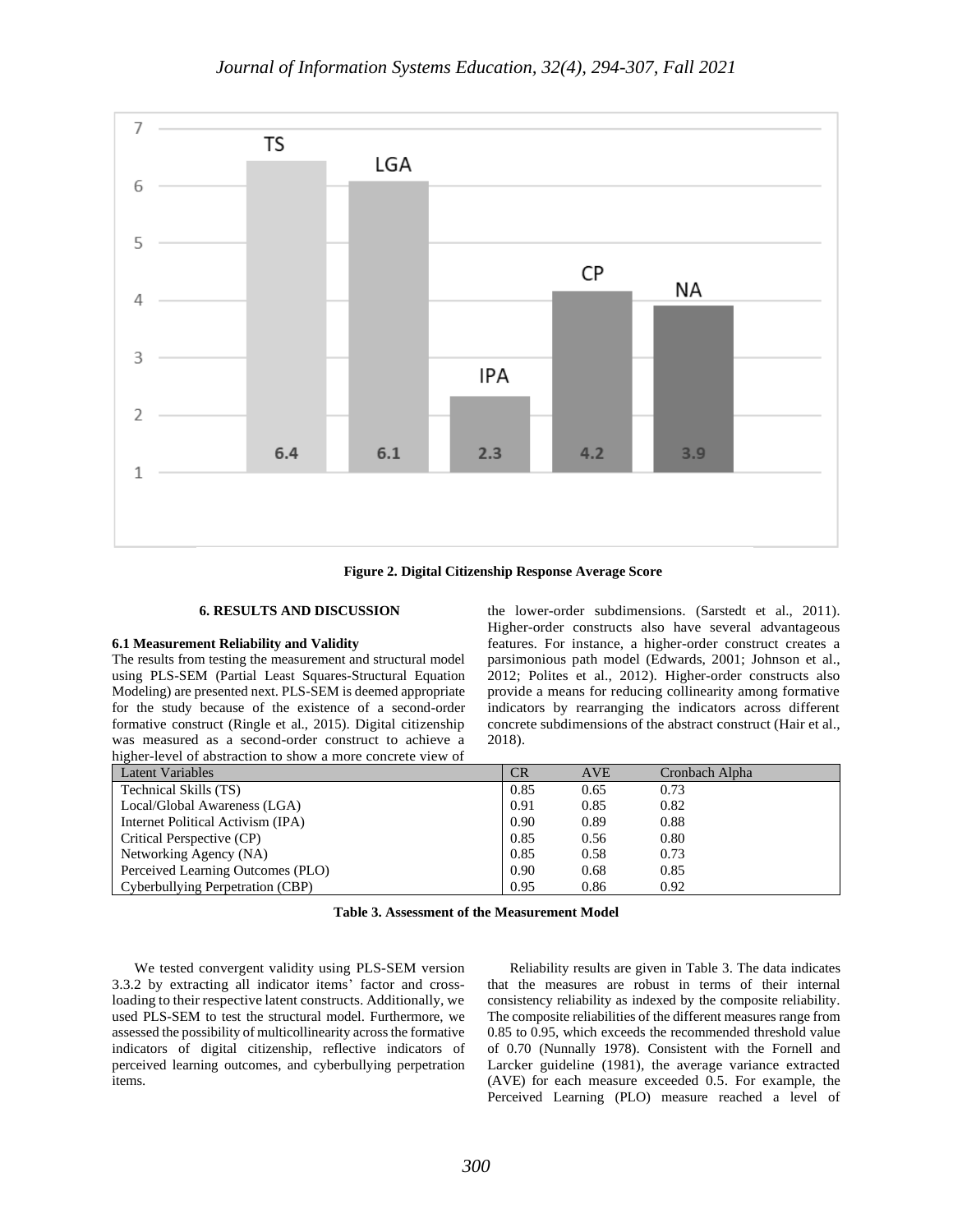reliability:  $\alpha = 0.85$ , and the Cyberbullying Perpetration (CBP) measure reached an adequate level of reliability:  $\alpha = 0.92$ . The rest of the measures are shown in Table 3.

Table 4 reports the results testing the discriminant validity of the measurement scales. The elements in the matrix diagonals representing the square root of the AVEs, are greater in all cases than the off-diagonal elements in their corresponding row and column, supporting the discriminant validity of our scales.

These results from PLS-SEM, presented in Table 5, indicated that all items loaded on their respective construct from a lower bound of 0.70 to an upper bound of 0.96, and more highly on their respective construct than on any other. Furthermore, each item's factor loading on its respective

construct was highly significant ( $p < 0.001$ ), as indicated by the T-statistics of the outer model loadings in the PLS-SEM output. These values ranged from a low of 2.06 to a high value of 10.43. The construct's items' loadings and crossloading are presented in Table 5. The highly significant Tstatistic for each individual item loading confirms the indicators' convergent validity as representing distinct latent constructs. Six items (TS1, IPA1, IPA2, IPA3, IPA4, CP2, CP5, and NA3) T-statistic loaded below 1.96 were removed from the model. The dimensions, including individual items retained in the final scale and their factor loading, are provided in Table 5. Consistent with prior literature (Choi et al., 2017), the Local/Global Awareness construct loaded and is measured as a two-item factor.

|   | Latent variables                  |        |     |        |     |     |     |     |  |
|---|-----------------------------------|--------|-----|--------|-----|-----|-----|-----|--|
|   | Cyberbullying Perpetration (CBP)  | .93    |     |        |     |     |     |     |  |
|   | Critical Perspective (CP)         | $-.05$ | .75 |        |     |     |     |     |  |
| 4 | Internet Political Activism (IPA) | .15    | .46 | .77    |     |     |     |     |  |
|   | Local/Global Awareness (LGA)      | .03    | .23 | .10    | .92 |     |     |     |  |
| 6 | Network Agency (NA)               | .02    | .53 | .41    | .09 | .81 |     |     |  |
|   | Perceived Learning Outcomes (PLO) | $-.30$ | .12 | .04    | .16 | .26 | .83 |     |  |
|   | Technical Skills (TS)             | $-.07$ | .08 | $-.09$ | .31 | .09 |     | .80 |  |

| Table 4. Discriminant Validity (Intercorrelations) of Variables |  |  |  |  |  |  |
|-----------------------------------------------------------------|--|--|--|--|--|--|
|-----------------------------------------------------------------|--|--|--|--|--|--|

|                                                 | Cyberbullying | Critical    | Internet  | Local/Global | Networking | Perceived       | Technical     |
|-------------------------------------------------|---------------|-------------|-----------|--------------|------------|-----------------|---------------|
|                                                 | Perpetration  | Perspective | Political | Awareness    | Agency     | Learning        | <b>Skills</b> |
|                                                 |               |             | Activism  |              |            | <b>Outcomes</b> |               |
| CBP1                                            | 0.872         | $-0.060$    | 0.152     | $-0.007$     | 0.107      | $-0.209$        | $-0.058$      |
| CBP <sub>2</sub>                                | 0.952         | $-0.020$    | 0.174     | 0.052        | 0.037      | $-0.280$        | $-0.054$      |
| CBP3                                            | 0.962         | $-0.054$    | 0.152     | 0.034        | 0.036      | $-0.320$        | $-0.046$      |
| CP1                                             | $-0.027$      | 0.800       | 0.297     | 0.157        | 0.314      | 0.019           | 0.123         |
| CP <sub>3</sub>                                 | $-0.116$      | 0.853       | 0.235     | 0.236        | 0.389      | 0.160           | 0.041         |
| CP <sub>4</sub>                                 | $-0.081$      | 0.700       | 0.151     | 0.104        | 0.413      | 0.214           | 0.020         |
| CP <sub>6</sub>                                 | $-0.002$      | 0.700       | 0.267     | 0.126        | 0.420      | 0.032           | 0.051         |
| CP7                                             | 0.035         | 0.714       | 0.588     | 0.216        | 0.446      | 0.040           | 0.062         |
| IPA5                                            | 0.124         | 0.321       | 0.840     | 0.025        | 0.245      | $-0.004$        | 0.005         |
| IPA6                                            | 0.110         | 0.372       | 0.829     | 0.065        | 0.454      | 0.041           | 0.050         |
| IPA7                                            | 0.018         | 0.449       | 0.752     | 0.223        | 0.246      | 0.120           | 0.045         |
| IPA8                                            | 0.240         | 0.290       | 0.761     | $-0.060$     | 0.293      | $-0.088$        | $-0.059$      |
| IPA9                                            | 0.218         | 0.229       | 0.712     | 0.127        | 0.100      | $-0.051$        | 0.066         |
| LG1                                             | $-0.001$      | 0.191       | 0.031     | 0.899        | 0.055      | 0.131           | 0.306         |
| LG2                                             | 0.053         | 0.232       | 0.138     | 0.940        | 0.058      | 0.161           | 0.269         |
| NA1                                             | 0.139         | 0.464       | 0.405     | 0.090        | 0.810      | 0.226           | 0.039         |
| NA2                                             | $-0.060$      | 0.405       | 0.170     | 0.107        | 0.785      | 0.229           | 0.131         |
| NA4                                             | $-0.046$      | 0.421       | 0.296     | 0.020        | 0.760      | 0.173           | 0.081         |
| PLO1                                            | $-0.159$      | 0.030       | 0.002     | 0.101        | 0.180      | 0.732           | 0.209         |
| PLO <sub>2</sub>                                | $-0.258$      | 0.082       | $-0.030$  | 0.133        | 0.141      | 0.848           | 0.193         |
| PLO <sub>3</sub>                                | $-0.207$      | 0.039       | $-0.024$  | 0.053        | 0.170      | 0.808           | 0.065         |
| PLO <sub>4</sub>                                | $-0.308$      | 0.180       | 0.065     | 0.196        | 0.278      | 0.899           | 0.181         |
| TS1                                             | $-0.107$      | $-0.027$    | $-0.151$  | 0.132        | $-0.068$   | 0.097           | 0.797         |
| TS <sub>2</sub>                                 | $-0.061$      | 0.028       | $-0.032$  | 0.214        | 0.059      | 0.105           | 0.734         |
| TS <sub>3</sub>                                 | $-0.090$      | 0.068       | $-0.031$  | 0.319        | 0.044      | 0.234           | 0.885         |
| <b>Note:</b> Factor loadings are shown in bold. |               |             |           |              |            |                 |               |

**Table 5. Factor Loadings and Cross-Loadings**

#### **6.2 Path Modeling and Hypothesis Testing**

Since we conceptualized digital citizenship as a second-order formative construct formed, we looked at the weights of these constructs. We found that the path coefficients are significant for all dimensions except Technical Skills ( $\beta$  = .225,  $p$  > .05). The resulting four constructs significantly contribute to the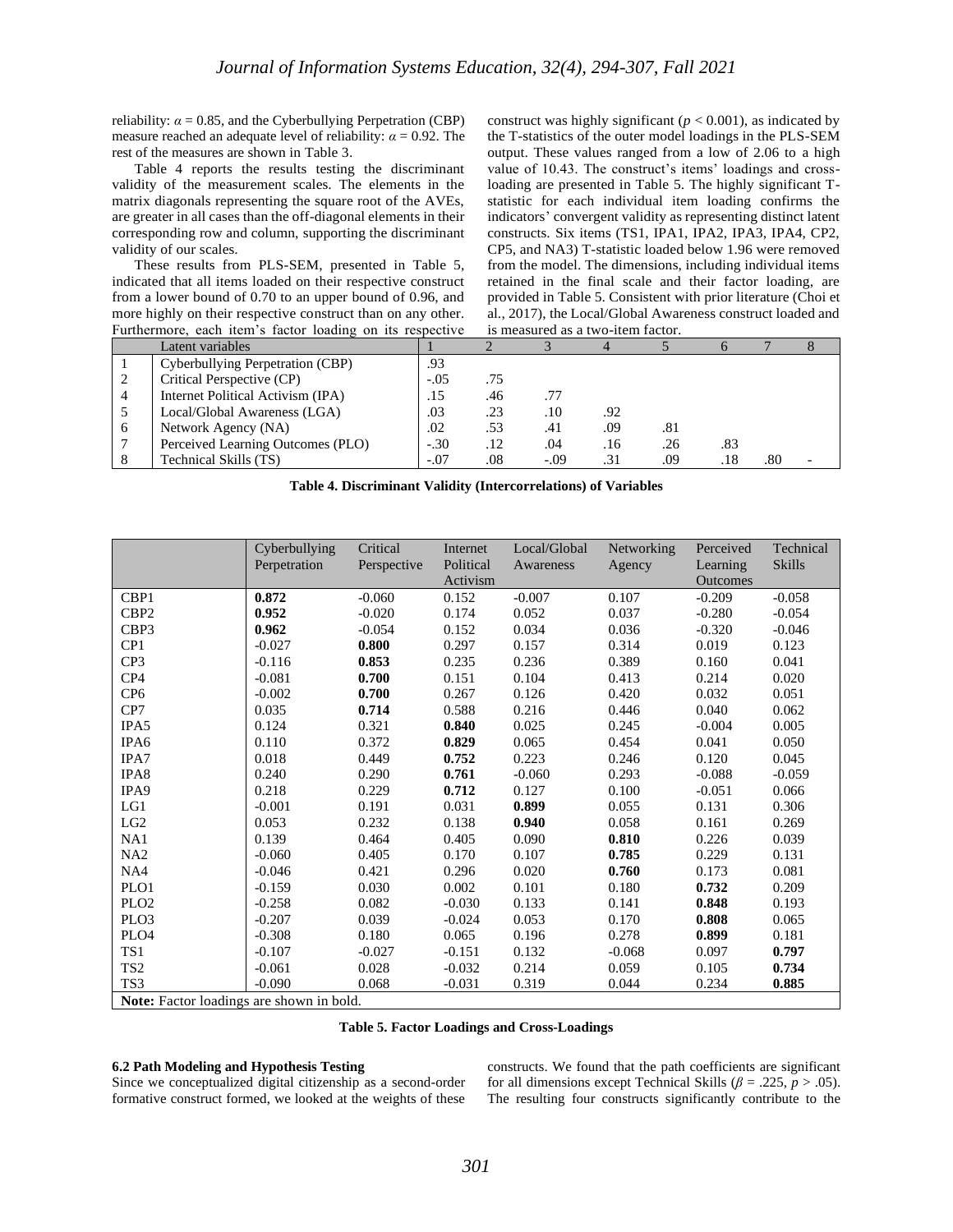underlying overall digital citizen construct; thus, technical skills were eliminated from the final model. All other beta path coefficients are positive (i.e., in the expected direction) and statistically significant (at  $p < .05$ ).

The results of the structural model are illustrated in Figure 3. As we predicted, digital citizenship positively affects perceived learning outcomes ( $\beta$  = .240,  $p$  < .05). Digital citizenship affects cyberbullying perpetration behavior (*β* = .108, *p* < .05). Perceived learning outcomes positively influence cyberbullying behaviors ( $\beta$  = .994,  $p$  < .000) is significant. The results show a significant indirect effect of digital citizenship behaviors on cyberbullying perpetration through students' perceived learning outcomes ( $p < .05$ ).

Surprisingly, the results showed the influence of technical skills on digital citizenship was not significant. This result could be likely explained by the sample composition. The majority of student participants were between 18 and 30, an age group commonly characterized as *digital natives*. Digital natives are described as those born during or after the introduction of digital technologies and who prefer and are quite adept at using digital media (Palfrey & Gasser, 2011; Prensky, 2001). Digital natives have access to networked digital technologies and appear to have innate skills to use them effectively; hence they may not need as much technical training as other age groups.

#### **6.3 Post-Hoc Analysis**

A *priori* theorizing for mediation testing was not considered in our initial research model. Since Digital Citizenship behaviors in IS higher education students are emerging, this study provided an opportunity to advance research in this area. Mediation occurs when a third mediator variable intervenes between two related constructs. According to Venkatraman (1989), mediation is the "…existence of a significant intervening mechanism between antecedent and the consequent variables" (p. 428). Consequently, the mediator variable becomes the underlying mechanism of the relationship between the two constructs. The analysis performed in our research showed strong support for an indirect effect of digital citizenship behaviors on the relationship of cyberbullying perpetration through students' perceived learning outcomes. The Post-Hoc analysis will help gain insights into the impact of perceived learning as a mediator between digital citizenship and cyberbullying behaviors.

Mediation testing was executed following the recommendations to researchers (Hair et al., 2017). They recommend that researchers bootstrap the sampling distribution of the indirect effect. Bootstrapping makes no assumptions about the shape of the variables' distribution or the statistics sampling distribution. This approach is well-suited for PLS-SEM and implemented in SmartPLS 3 software. Additionally, bootstrapping the indirect effect yields higher statistical power levels than other mediation tests, such as the Sobel test.

The bootstrapping analysis showed that the indirect effect is significant ( $\beta$ = .758, *p* < .05). Further evaluation to determine full or partial mediation results the direct effect of DS > CBP significant ( $\beta$  = .769,  $p < .05$ ). Thus, resulting in a partial mediation effect. Partial mediation maintains that the mediating variable accounts for some, but not all, of the relationship between the independent and dependent variables. Perceived learning outcomes is a mediator of the relationship between digital citizenship behaviors and cyberbullying behavior. Students' learning perceptions play a significant role in the outcome of their cyberbullying behavior. Table 6 shows the mediation test results.



**Figure 3. Emergent Structural Model**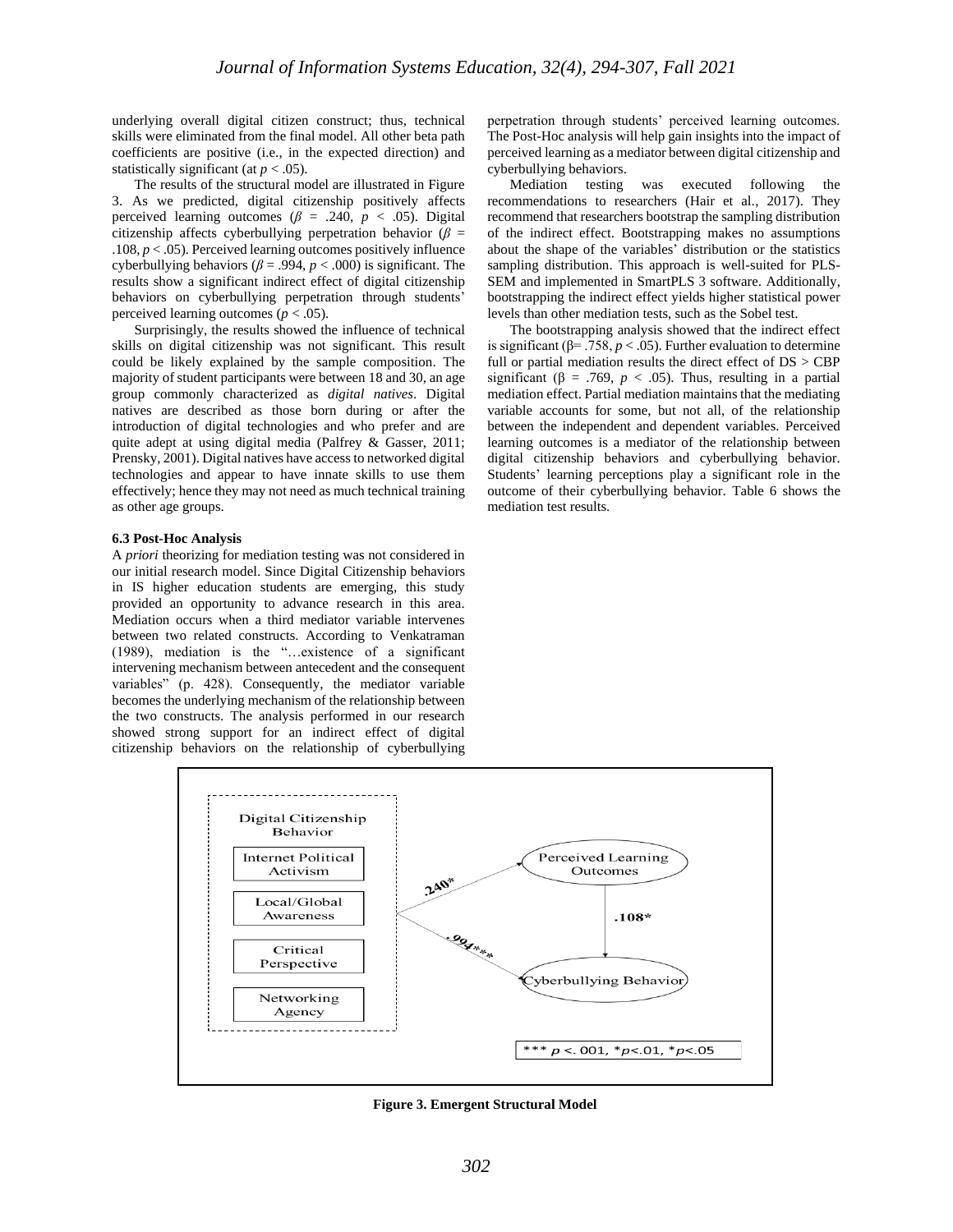| <b>Mediation Results</b>             |                       |                   |                       |                     |          |
|--------------------------------------|-----------------------|-------------------|-----------------------|---------------------|----------|
| $DC \rightarrow PLO \rightarrow CBP$ | Original<br>Sample(O) | Sample<br>Mean(M) | Standard<br>Deviation | <b>T</b> Statistics | P Values |
|                                      | 0.758                 | 0.74              | 0.275                 | 2.758               | 0.006    |
| <b>Partial Mediation Results</b>     |                       |                   |                       |                     |          |
| $DC\rightarrow CP$                   | Original              | Sample            | Standard              | <b>T</b> Statistics | P Values |
|                                      | Sample(O)             | Mean(M)           | Deviation             |                     |          |
|                                      | 0.769                 | 0.757             | 0.286                 | 2.689               | 0.007    |

**Table 6. Post Hoc Mediation Results**

### **6.4 Limitations and Suggestions for Future Research**

Today's increasingly digitally connected world has witnessed an increase in cyberbullying and other negative online behaviors. Although this phenomenon was initially prevalent among school-age children and adolescents, there has been a growing trend of negative online behavior among college students. Consequently, there is an increasing urgency for educating college students—especially digital native students who are often assumed to be tech-savvy—on the norms of online behavior in an attempt to mitigate the effects of these negative online behaviors. Studies in this realm have mostly been in pedagogical and psychology research. However, extending digital citizenship research to the IS discipline is relevant and necessary because of its focus on digital technology and social media. It provides a different lens for a greater understanding of how its effects could influence learning outcomes.

We used cross-sectional data in our study, where learning outcomes and cyberbullying perpetration were measured at a single point in time among students. A longitudinal study examining whether there is a long-term change brought about by incorporating digital citizenship education into pedagogy would be beneficial. For example, adding a discussion focused on digital citizenship behaviors to bring awareness of the ethical and social issues in IS to existing or new IS courses. Also, a pre-, post-test with a digital citizenship education intervention would be an effective way of showing the impact that training students on the norms of positive online engagement. Such a study would survey students at the start of their college career, apply a digital citizenship training invention throughout their time in college, and then survey students before they graduate. The post analysis would shed insights to determine whether the intervention impacted their learning, Internet use practices, and negative online behaviors.

#### **6.2 Implications for IS Education**

We propose that digital citizenship behavior can be learned, and therefore, it is hoped that facilitating digital citizenship education to students will propel them towards positive online engagement. We build on arguments such as those advanced by Jones and Mitchell (2016) that digital citizenship education will help the youth practice online civic engagement, respectful online disagreements, and debates. Further, it will contribute to efforts to reduce online bullying and harassment behaviors and victimization.

Digital citizenship awareness could be provided at the college level as required or integrated into IS courses with a learning objective of educating students on socially responsible behavior online. In this way, students can be encouraged to adopt moral and ethical codes of practice and norms that will govern their behavior in online contexts within their college or university setting, providing them the skills to contribute positively to debates in online forums, participate in support of collective action, and engage in online support communities (Atif & Chou, 2018; Choi, 2016).

In particular, when taught in higher education settings, digital citizenship can help mitigate the impact of negative online behaviors and benefit students as they prepare for personal and professional success beyond college. It is further anticipated that proposed interventions and education can help eradicate negative online behaviors leading to improved academic performance.

### **7. CONCLUSION**

In this paper, we examined digital citizenship and explored its ability to mitigate negative online behaviors' impact on student learning outcomes. There has been an increasing trend of negative online engagement, including cyberbullying and cyberharassment, which can interfere with students' performance. We propose that digital citizenship awareness can provide a valuable direction for IS educators attempting to teach, encourage, and promote positive online behavior and improve learning outcomes.

#### **8. REFERENCES**

- Akers, R. L. (1985). *Deviant Behavior: A Social Learning Approach* (3rd ed.). Belmont, CA: Wadsworth.
- Akers, R. L., & Jennings, W. (2009). Social Learning Theory. In J. Miller (Ed.), *21st Century Criminology: A Reference Handbook* (pp. 323-332). Thousand Oaks, CA: Sage Publications, Inc.
- Akers, R. L., & Sellers, C. S. (2013). *Criminological Theories: Introduction, Evaluation, and Application* (6th ed.). New York: Oxford University Press.
- Allan, J. (1996). Learning Outcomes in Higher Education. *Studies in Higher Education*, 21(1), 93-108.
- Al-Zahrani, A. (2015). Toward Digital Citizenship: Examining Factors Affecting Participation and Involvement in the Internet Society among Higher Education Students. *International Education Studies*, 8(12), 203-217.
- Apps, T. L. (2015). *ICT Literacy and the Digital Divide: Understanding Primary Students' ICT Practices and Possibilities*. University of Wollongong Thesis Collection.
- Atif, Y. & Chou, C. (2018). Digital Citizenship: Innovations in Education, Practice, and Pedagogy. *Journal of Educational Technology & Society*, 21(1), 152-154.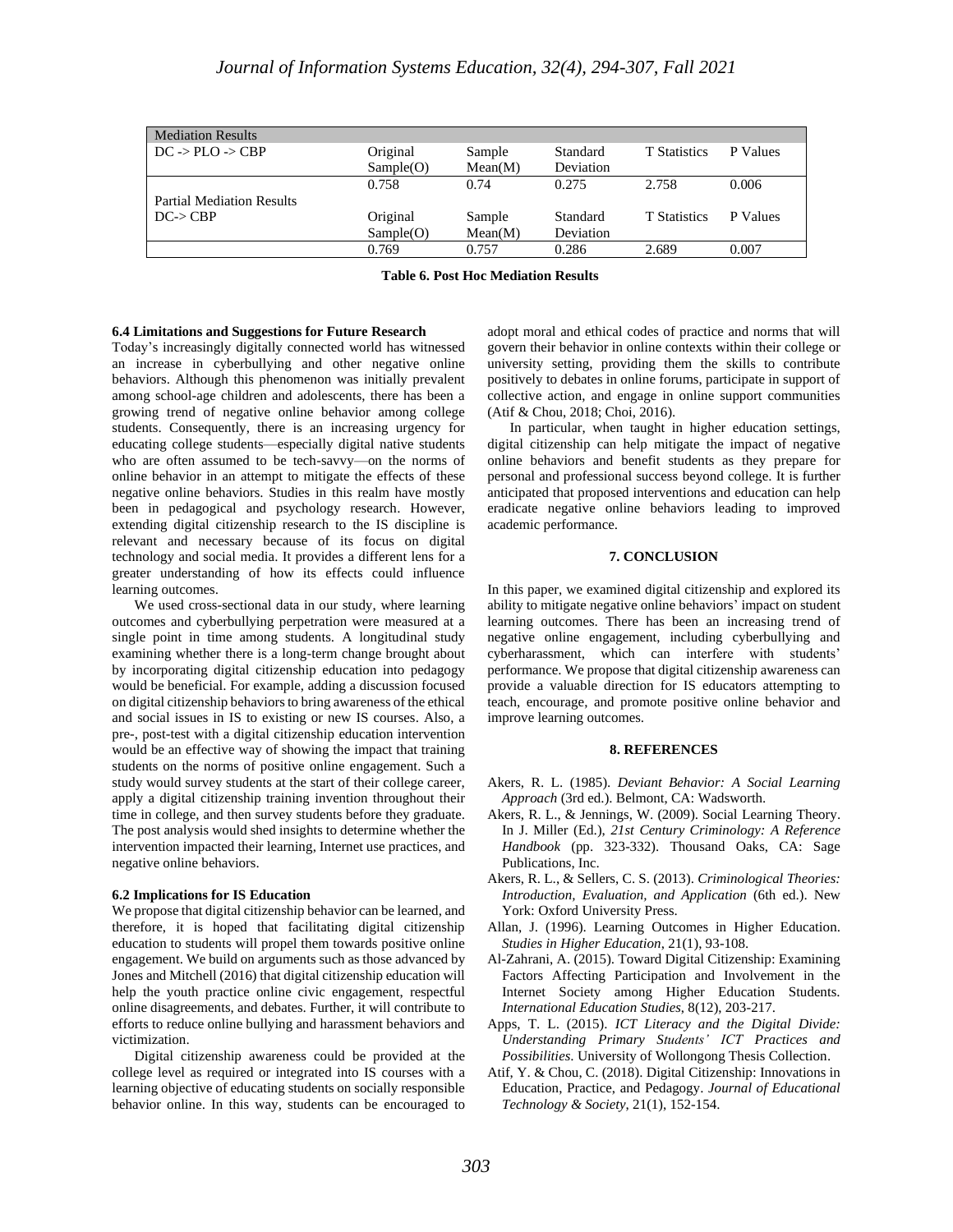- Baldasare, A., Bauman, S., Goldman, L., & Robie, A. (2012). Cyberbullying? Voices of College Students. In *Misbehavior Online in Higher Education*. Emerald Group Publishing Limited.
- Blaya, C., Kaur, K., Sandhu, D., & Sundaram, S. (2018). Cyberbullying in Higher Education in India and France: An Empirical Investigation. In P. K. Smith, S. Sundaram, B. A. Spears, C. Blaya, M. Schäfer, & D. Sandhu (Eds.), *Bullying, Cyberbullying and Student Well-being in Schools: Comparing European, Australian and Indian Perspectives* (pp. 107-129). Cambridge University Press.
- Bleakley, A., Ellithorpe, M., & Romer, D. (2016). The Role of Parents in Problematic Internet Use Among US Adolescents. *Media and Communication*, 4(3), 24-34.
- Castells, M. (1996). *The Rise of the Network Society: The Information Age: Economy, Society, and Culture* (1). Oxford: Blackwell Publishers.
- Caves, R. W. (2004). *Encyclopedia of the City*. Routledge.
- Cheng, G., & Chau, J. (2016). Exploring the Relationships Between Learning Styles, Online Participation, Learning Achievement, and Course Satisfaction: An Empirical Study of a Blended Learning Course. *British Journal of Educational Technology*, 47(2), 257-278.
- Chisholm, J. F. (2014). Review of the Status of Cyberbullying and Cyberbullying Prevention. *Journal of Information Systems Education*, 25(1), 77-87.
- Choi, M. (2016). A Concept Analysis of Digital Citizenship for Democratic Citizenship Education in the Internet Age. *Theory & Research in Social Education*, 44(4), 565-607.
- Choi, M., Cristol, D., & Gimbert, B. (2018). Teachers as Digital Citizens: The Influence of Individual Backgrounds, Internet Use and Psychological Characteristics on Teachers' Levels of Digital Citizenship. *Computers & Education*, 121, 143- 161.
- Choi, M., Glassman, M., & Cristol, D. (2017). What It Means to Be a Citizen in the Internet Age: Development of a Reliable and Valid Digital Citizenship Scale. *Computers & Education*, 107, 100-112.
- Cruz, A. G. B., Seo, Y., & Rex, M. (2018). Trolling in Online Communities: A Practice-Based Theoretical Perspective. *The Information Society*, 34(1), 15-26.
- Çubukçu, Z., & Çubukçu, A. (2017). The Detection of Public Policy in the Formation of Digital Citizenship. *PESA International Journal of Social Studies*, 3(3), 140-150.
- Curtin, S. C., & Heron, M. (2019, October). Death Rates Due to Suicide and Homicide Among Persons Aged 10-24: United States, 2000-2017. U.S. Department of Health and Human Services. Centers for Disease Control and Prevention. National Center for Health Statistics, NCHS Data Brief, No. 352. Https://www.cdc.gov/nchs/data/databriefs/db352-h.pdf
- ECTS. (2005). *ECTS Users' Guide*, *2005*. Directorate-General for Education and Culture, Brussels. https://ec.europa.eu/education/ects/users-guide/docs/ectsusers-guide\_en.pdf
- Edwards, J. R. (2001). Multidimensional Constructs in Organizational Behavior Research: An Integrative Analytical Framework. *Organizational Research Methods*, 4(2), 144-192.
- Faucher, C., Jackson, M., & Cassidy, W. (2014). Cyberbullying Among University Students: Gendered Experiences,

Impacts, and Perspectives. *Education Research International*, 1-10.

- Feenberg, A. (1991). *Critical Theory of Technology*. NY: Oxford University Press.
- Fichman, P., & Sanfilippo, M. R. (2016). *Online Trolling and Its Perpetrators: Under the Cyberbridge*. London: Rowman & Littlefield.
- Fornell, C., & Larcker, D. F. (1981). Evaluating Structural Equation Models with Unobservable Variables and Measurement Error. *Journal of Marketing Research*, 18(1), 39-50.
- Fox, J., & Tang, W. Y. (2017). Women's Experiences with General and Sexual Harassment in Online Video Games: Rumination, Organizational Responsiveness, Withdrawal, and Coping Strategies. *New Media & Society*, 19(8), 1290- 1307.
- Gardiner, B. (2018). It's a Terrible Way to Go to Work: What 70 Million Readers' Comments on the Guardian Revealed about Hostility to Women and Minorities Online. *Feminist Media Studies*, 18(4), 592-608.
- Glassman, M. (2013). Open Source Theory .01. *Theory & Psychology*, 23(5), 675-692.
- Glassman, M., & Kang, M. J. (2016). Teaching and Learning Through Open Source Educative Processes. *Teaching and Teacher Education*, 60, 281-290.
- Hair, J. F., Anderson, R. E., Tatham, R. L., & Black, W. C. (1995). *Multivariate Data Analysis* (3rd ed.). New York: Macmillan.
- Hair, J. F., Hult, G. T. M., Ringle, C. M., & Sarstedt, M. (2017). *A Primer on Partial Least Squares Structural Equation Modeling (PLS-SEM)* (2nd ed.). Thousand Oaks, CA: Sage.
- Hair, J. F., Ringle, C. M., & Sarstedt, M. (2011). PLS-SEM: Indeed a Silver Bullet. *Journal of Marketing Theory and Practice*, 19(2), 139-152.
- Hair, J. F., Sarstedt, M., Ringle, C. M., & Gudergan, S. P. (2018). *Advanced Issues in Partial Least Squares Structural Equation Modeling (PLS-SEM)*. Thousand Oaks, CA: Sage.
- Halualani, R. T., Mendoza, S. L., & Drzewiecka, J. A. (2009). "Critical" Junctures in Intercultural Communication Studies: A Review. *The Review of Communication*, 9(1), 17-35.
- Hargittai, E. (2013). Connected and Concerned: Variation in Parents' Online Safety Concerns. *Policy and Internet*, 5(3), 245-269.
- Heath, M. K. (2018). What Kind of (Digital) Citizen?: A Between-Studies Analysis of Research and Teaching for Democracy. *International Journal of Information and Learning Technology*, 35(5), 342-356.
- Ho, S. S., Chen, L., & Ng, A. P. (2017). Comparing Cyberbullying Perpetration on Social Media Between Primary and Secondary School Students. *Computers & Education*, 109, 74-84.
- Jameson, S. (2008). Cyberharrasment: Striking a Balance Between Free Speech and Privacy. *CommLaw Conspectus*, 17, 231-266.
- Johnson, R. E., Rosen, C. C., Djurdjevic, E., & Taing, M. U. (2012). Recommendations for Improving the Construct Clarity of Higher-Order Multidimensional Constructs. *Human Resource Management Review*, 22(2), 62-72.
- Jones, L. M., & Mitchell, K. J. (2016). Defining and Measuring Youth Digital Citizenship. *New Media & Society*, 18(9), 2063-2079.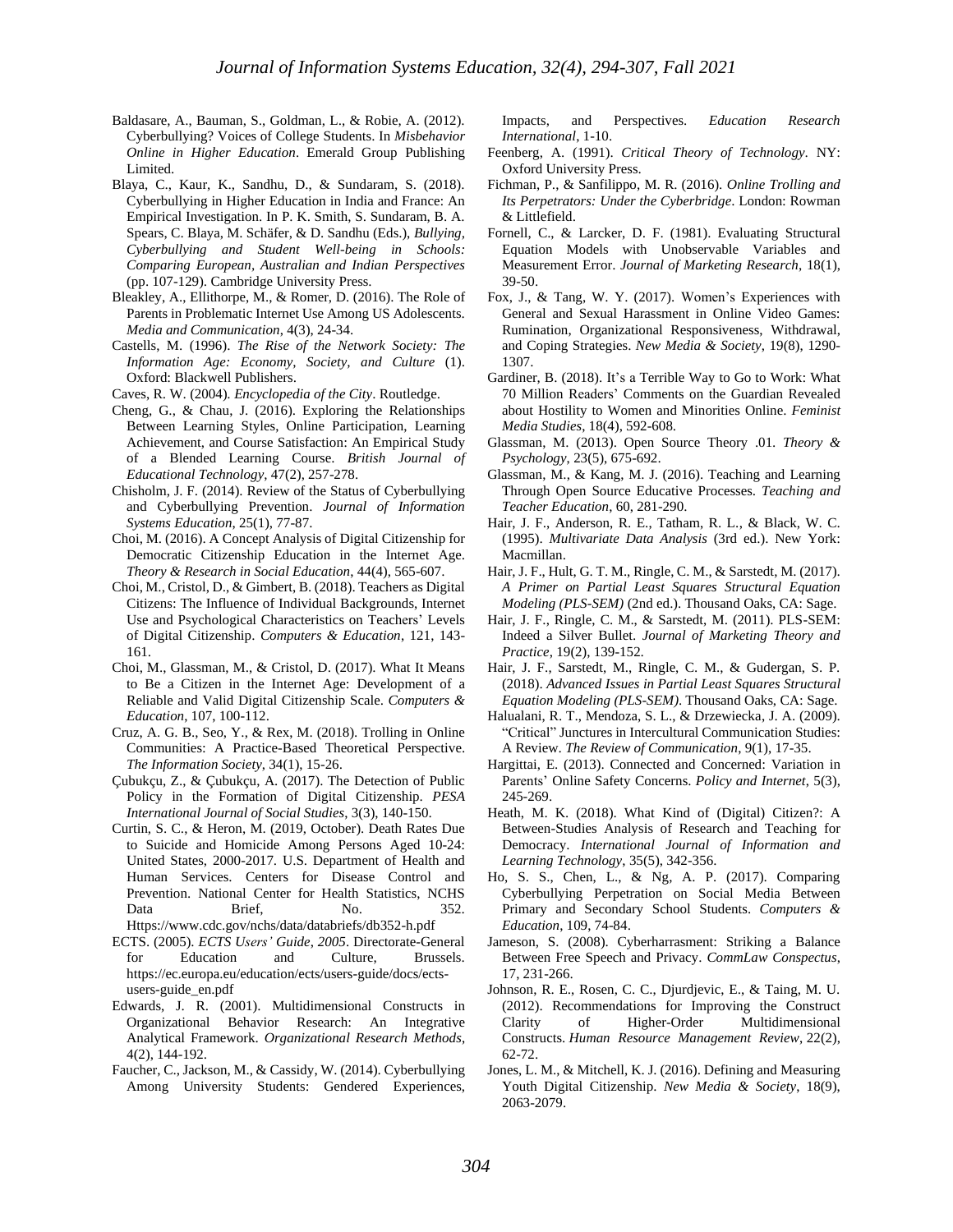- Kahn, C. M., & Liñares-Zegarra, J. M. (2016). Identity Theft and Consumer Payment Choice: Does Security Really Matter? *Journal of Financial Services Research*, 50, 121- 159.
- Kim, M., & Choi, D. (2018). Development of Youth Digital Citizenship Scale and Implication for Educational Setting. *Journal of Educational Technology & Society*, 21(1), 155- 171.
- Luker, J. M., & Curchack, B. C. (2017). International Perceptions of Cyberbullying Within Higher Education. *Adult Learning*, 28(4), 144-156.
- McCosker, A., & Johns, A. (2014). Contested Publics: Racist Rants, Bystander Action and Social Media Acts of Citizenship. *Media International Australia*, 151(1), 66-72.
- McLeod, S. (2016). Simply Psychology. Albert Bandura Social Learning Theory. https://www.simplypsychology.org/bandura.html
- McLoughlin, C. E., & Alam, S. L. (2014). A Case Study of Instructor Scaffolding Using Web 2.0 Tools to Teach Social Informatics. *Journal of Information Systems Education*, 25(2), 125-136.
- Meyer-Bisch, P. (Ed.). (1995). *Culture of Democracy: A Challenge for Schools*. Paris, France: Cultures of peace, United Nations Educational, Scientific and Cultural Organization (UNESCO) Publishing.
- Minor, M. A., Smith, G. S., & Brashen, H. (2013). Cyberbullying in Higher Education. *Journal of Educational Research and Practice*, 3(1), 15-29.
- Mossberger, K. (2008). Toward Digital Citizenship: Addressing Inequality in the Information Age. In *Routledge Handbook of Internet Politics* (pp. 189-201). Abingdon, United Kingdom: Routledge.
- Mossberger, K., Tolbert, C. J., & McNeal, R. S. (2007). *Digital Citizenship: The Internet, Society, and Participation*. MIT Press.
- Ndiege, J. R. A., & Kanyi, P. W. (2018). Cyberbullying in Institutions of Higher Learning in Developing Countries: Evidence from Kenya. In *2018 IEEE International Symposium on Technology and Society (ISTAS)* (pp. 108- 112). IEEE.
- Nunnally, J. C. (1978). *Psychometric Theory*. New York: McGraw Hill.
- Palfrey, J. G., & Gasser, U. (2011). *Born Digital: Understanding the First Generation of Digital Natives*. ReadHowYouWant.com.
- Paullet, K., & Pinchot, J. (2014). Behind the Screen Where Today's Bully Plays: Perceptions of College Students on Cyberbullying. *Journal of Information Systems Education*, 25(1), 63-70.
- Pawlowski, S. D., & Jung, Y. (2015). Social Representations of Cybersecurity by University Students and Implications for Instructional Design. *Journal of Information Systems Education*, 26(4), 281-294.
- Pedersen, A. Y., Nørgaard, R. T., & Köppe, C. (2018). Patterns of Inclusion: Fostering Digital Citizenship Through Hybrid Education. *Journal of Educational Technology & Society*, 21(1), 225-236.
- Petter, S., Straub, D., & Rai, A. (2007) Specifying Formative Constructs in Information Systems Research. *MIS Quarterly*, 31(4), 623-656.
- Phillips, W. (2015). *This Is Why We Can't Have Nice Things: Mapping the Relationship Between Online Trolling and Mainstream Culture*. Cambridge, MA: MIT Press.
- Polites, G. L., Roberts, N., & Thatcher, J. (2012). Conceptualizing Models Using Multidimensional Constructs: A Review and Guidelines for Their Use. *European Journal of Information Systems,* 21(1), 22-48.
- Prensky, M. (2001). Digital Natives, Digital Immigrants. *On the Horizon*, 9(5), 1-6.
- Rajkumar, T. M., Anderson, P., Benamati, J., & Merhout, J. W. (2011). Are Student Self-Assessments a Valid Proxy for Direct Assessments in Efforts to Improve Information Systems Courses and Programs? An Empirical Study. *Communications of the Association for Information Systems*, 28, 537-548.
- Ribble, M. S., Bailey, G. D., & Ross, T. W. (2004). Digital Citizenship: Addressing Appropriate Technology Behavior. Learning & Leading with Technology, 32(1), 6-9.
- Ringle, C. M., Wende, S., and Becker, J.-M. (2015). PLS-SEM 3. Boenningstedt: PLS-SEM GmbH. http://www.PLS-SEM.com
- Rosenberg, J. (2019). Mental Health Issues on the Rise Among Adolescents, Young Adults. AMJC Peer Exchange. In *Focus Blog* (March 19, 2019)[. https://www.ajmc.com/focus-of-the](https://www.ajmc.com/focus-of-the-week/mental-health-issues-on-the-rise-among-adolescents-young-adults)[week/mental-health-issues-on-the-rise-among-adolescents](https://www.ajmc.com/focus-of-the-week/mental-health-issues-on-the-rise-among-adolescents-young-adults)[young-adults](https://www.ajmc.com/focus-of-the-week/mental-health-issues-on-the-rise-among-adolescents-young-adults)
- Sarstedt, M., Becker, J. M., Ringle, C. M., & Schwaiger, M. (2011). Uncovering and Treating Unobserved Heterogeneity with FIMIX-PLS: Which Model Selection Criterion Provides an Appropriate Number of Segments? *Schmalenbach Business Review*, 63(1), 34-62.
- Sia, C. L., Tan, B. C., & Wei, K. K. (2002). Group Polarization and Computer-Mediated Communication: Effects of Communication Cues, Social Presence, and Anonymity. *Information Systems Research*, 13(1), 70-90.
- Skinner, B. F. (2019). *The Behavior of Organisms: An Experimental Analysis*. BF Skinner Foundation.
- Stevens-Fullbrook, P. (2019). 15 Learning Theories in Education (A Complete Summary). *Learning Theories*. https://teacherofsci.com/learning-theories-in-education/
- Suler, J. (2004). The Online Disinhibition Effect. *Cyberpsychology & Behavior*, 7(3), 321-326.
- Tapscott, D. (2009). *Grown Up Digital: How the Net Generation Is Changing Your World*. New York: McGraw-Hill.
- Tokunaga, R. S. (2010). Following You Home from School: A Critical Review and Synthesis of Research on Cyberbullying Victimization. *Computers in Human Behavior*, 26(3), 277- 287.
- Venkatraman, N. (1989). The Concept of Fit in Strategy Research: Toward Verbal and Statistical Correspondence. *Academy of Management Review*, 14(3), 423-444.
- Vogels, E. (2021). *The State of Online Harassment*. Pew Research.
- https://www.pewresearch.org/internet/2021/01/13/the-stateof-online-harassment/
- Washington, E. T. (2015). An Overview of Cyberbullying in Higher Education. *Adult Learning*, 26(1), 21-27.
- Watts, L. K., Wagner, J., Velasquez, B., & Behrens, P. I. (2017). Cyberbullying in Higher Education: A Literature Review. *Computers in Human Behavior,* 69, 268-274.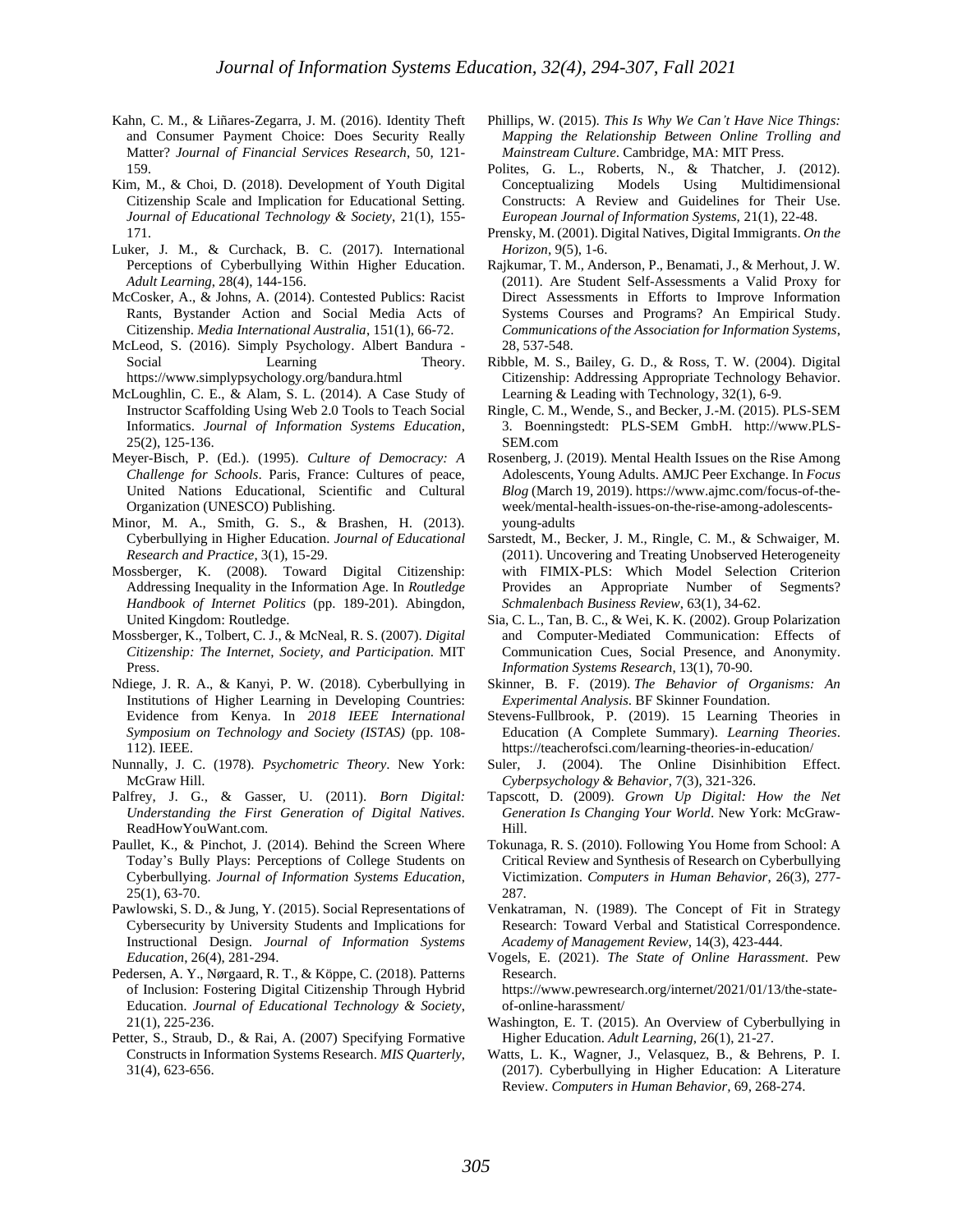- Wells, J. D., Sarker, S., Urbaczewski, A., & Sarker, S. U. (2003). Studying Customer Evaluations of Electronic Commerce Applications: A Review and Adaptation of the Task-Technology Fit Perspective. *Proceedings of the 36th Annual Hawaii International Conference on System Sciences* (pp. 10-pp). IEEE.
- Xu, S., Yang, H., & Zhu, S. (2019). An Investigation of 21st-Century Digital Skills on Digital Citizenship Among College Students. In *2019 International Symposium on Educational Technology (ISET)* (pp. 236-240). IEEE.
- Ybarra, M. L., Diener-West, M., & Leaf, P. J. (2007). Examining the Overlap in Internet Harassment and School Bullying: Implications for School Intervention. *Journal of Adolescent Health,* 41(6), S42-S50.
- Yubero, S., Navarro, R., Elche, M., Larrañaga, E., & Ovejero, A. (2017). Cyberbullying Victimization in Higher Education: An Exploratory Analysis of Its Association with Social and Emotional Factors Among Spanish Students. *Computers in Human Behavior*, 75, 439-449.

#### **AUTHOR BIOGRAPHIES**

**Mary Dunaway** is an assistant professor in information science



and systems, College of Business, Morgan State University. She teaches Information Systems/Data Analytics (undergraduate/graduate), Management Information Systems, and IT Strategy (graduate) courses. In 2014, she received a Ph.D. in Information Systems from the University of Arkansas in

Fayetteville. Before an academic career, Mary spent over 25 years in various leadership roles in corporate project management and program portfolio management to support Enterprise Technology Systems. As a rising scholar, she has successfully published several journal articles, book chapters, and conference proceedings.

**Mary Macharia** is an assistant professor in the School of



Business at Southern Illinois University Edwardsville. She received her Ph.D. in Information Systems from the University of Arkansas in Fayetteville in 2018. Her research interests fall under the broad umbrella of social inclusion with respect to IT and specifically in the areas of gender, diversity,

identity and identity threats in Information Systems, social media, IT for development and Telemedicine and rural health. Her work has been published in the *Academy of Management Journal* and several leading international conferences. Mary teaches graduate and undergraduate courses on business processes, enterprise systems, IT infrastructure, cloud computing, and IT management.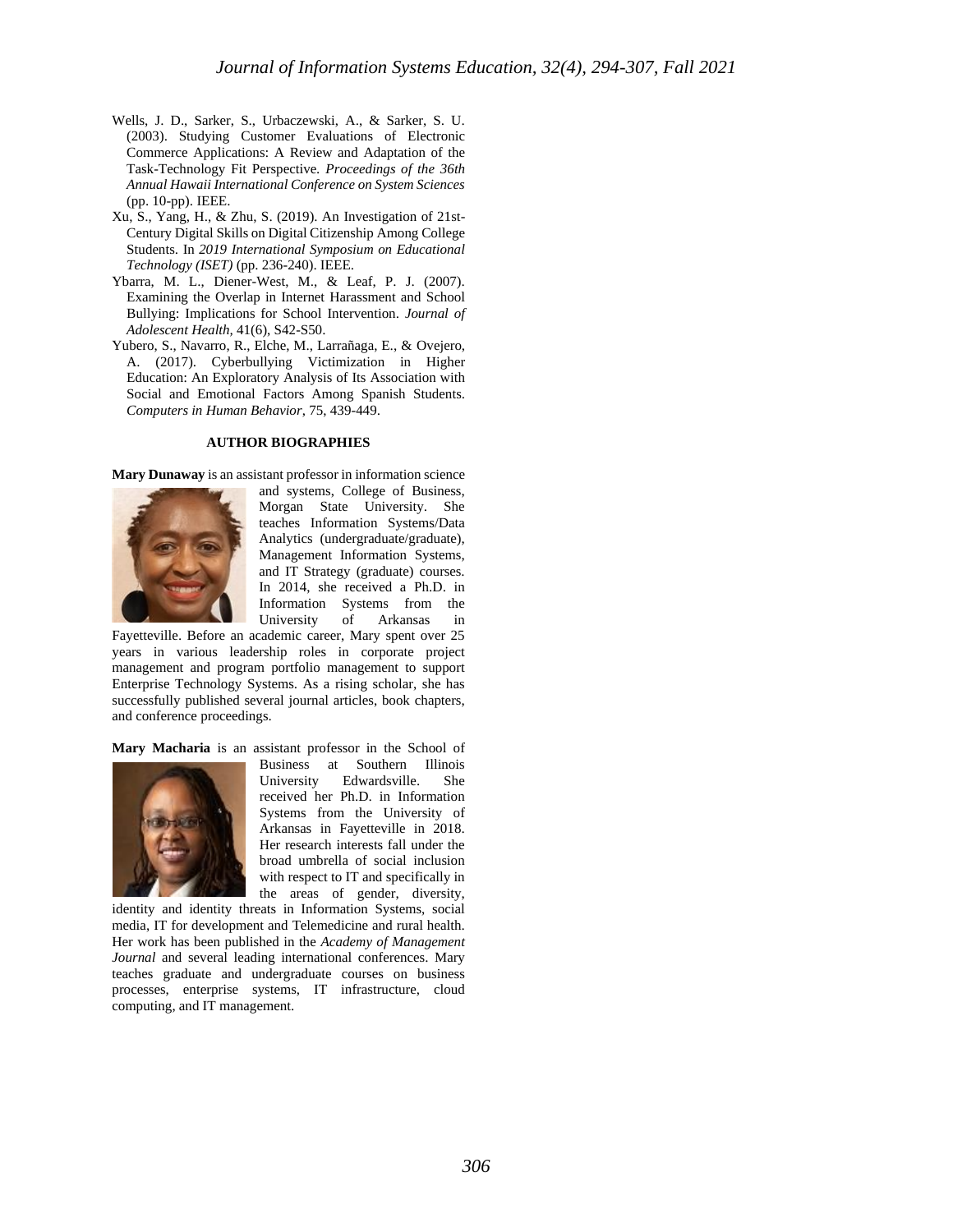# **APPENDIX**

## **Survey Instrument**

| Variable            |                                              | <b>Question Text</b>                                                                                                                                 |
|---------------------|----------------------------------------------|------------------------------------------------------------------------------------------------------------------------------------------------------|
|                     | <b>Technical Skills</b>                      | can use the Internet to find information I need                                                                                                      |
|                     | Choi et al., 2018)                           | can use the Internet to find and download application (apps) that are useful to me.                                                                  |
|                     |                                              | I am able to use digital technologies (e.g. mobile/smartphones Tablet PCs, Laptops, PCs) to                                                          |
|                     |                                              | achieve the goals I pursue.                                                                                                                          |
|                     |                                              | can access the Internet through digital technologies (e.g. mobile/smartphones, Tablet PCs,                                                           |
|                     |                                              | Laptops, PCs) whenever I want.                                                                                                                       |
|                     | Local/Global Awareness<br>Choi et al., 2018) | am more aware of global issues through using the Internet.<br>am more informed with regard to political or social issues through using the Internet. |
|                     | <b>Internet Political Activism</b>           | attend political meetings or public forums on local, town, or school affairs via online methods.                                                     |
|                     | Choi et al., 2018)                           | work with others online to solve local, national, or global issues.                                                                                  |
|                     |                                              | organize petitions about social, cultural, political, or economic issues online.                                                                     |
|                     |                                              | I regularly post thoughts related to political or social issues online.                                                                              |
|                     |                                              | I sometime contact government officials about an issue that is important to me via online                                                            |
|                     |                                              | methods.                                                                                                                                             |
|                     |                                              | I express my opinions online to challenge dominant perspective or the status quo with regard                                                         |
|                     |                                              | to political or social issues.                                                                                                                       |
|                     |                                              | I sign petitions about social, cultural, political, or economic issues online.                                                                       |
|                     |                                              | I work or volunteer for a political party or candidate via online methods.                                                                           |
|                     |                                              | belong to online groups that are involved in political or social issues.                                                                             |
|                     | <b>Critical Perspective</b>                  | I think online participation is an effective way to make a change to something I believe to be                                                       |
|                     | Choi et al., 2018)                           | unfair or unjust.<br>I think I am given to rethink my beliefs regarding a particular issue/topic when I use the                                      |
| Digital Citizenship |                                              | Internet.                                                                                                                                            |
|                     |                                              | I think online participation is an effective way to engage with political or social issues.                                                          |
|                     |                                              | I think online participation promotes offline engagement.                                                                                            |
|                     |                                              | I think the Internet reflects the biases and dominance present in offline power structures.                                                          |
|                     |                                              | I am more socially or politically engaged when I am online than offline.                                                                             |
|                     |                                              | I use the Internet in order to participate in social movement/change or protest.                                                                     |
|                     | Networking Agency                            | Where possible, I comment on other people's writings in new websites, blogs, or Social                                                               |
|                     | (Choi et al., 2018)                          | Networking sites I visit.                                                                                                                            |
|                     |                                              | enjoy communicating with others online.                                                                                                              |
|                     |                                              | enjoy collaborating with others online more than I do offline.                                                                                       |
|                     |                                              | post original messages, audio, pictures, or videos to express my                                                                                     |
|                     |                                              | feelings/thoughts/ideas/opinions on the Internet.                                                                                                    |
|                     | Perceived Learning Outcomes                  | prefer to try different methods to deal with the same thing.                                                                                         |
|                     | Rajukumar et al., 2011)                      | I feel I have gained a hands-on understanding of the concepts underlying Management<br>Information Systems (MIS).                                    |
|                     |                                              | I feel I have experienced the benefits of MIS firsthand                                                                                              |
|                     |                                              | I feel I have learned how to create, execute, and adapt business knowledge in real-time                                                              |
|                     |                                              | environments utilizing the concepts, case studies, activities learned in this course.                                                                |
|                     |                                              | I believe that learning is essential to me.                                                                                                          |
|                     | <b>Cyberbullying Perpetration</b>            | Students were asked to rate their frequency of cyberbullying perpetration behavior in the last                                                       |
| <b>Behaviors</b>    | (Ho et al., 2017)                            | 12 months from 1 (not at all) to 7 (very frequently) for the following statements:                                                                   |
| N egative<br>Online |                                              | Made rude or mean comments to someone on social media                                                                                                |
|                     |                                              | Spread rumors about someone on social media, whether they are true or not                                                                            |
|                     |                                              | Made aggressive or threatening comments to someone on social media                                                                                   |
|                     | Gender                                       | Male, Female or other                                                                                                                                |
| Demographics        | Weekly Web Usage                             | Weekly Web usage                                                                                                                                     |
|                     | Race                                         | Choose the race that you consider yourself to be (Asian, White, Black, Hispanic, Other)                                                              |
|                     |                                              |                                                                                                                                                      |